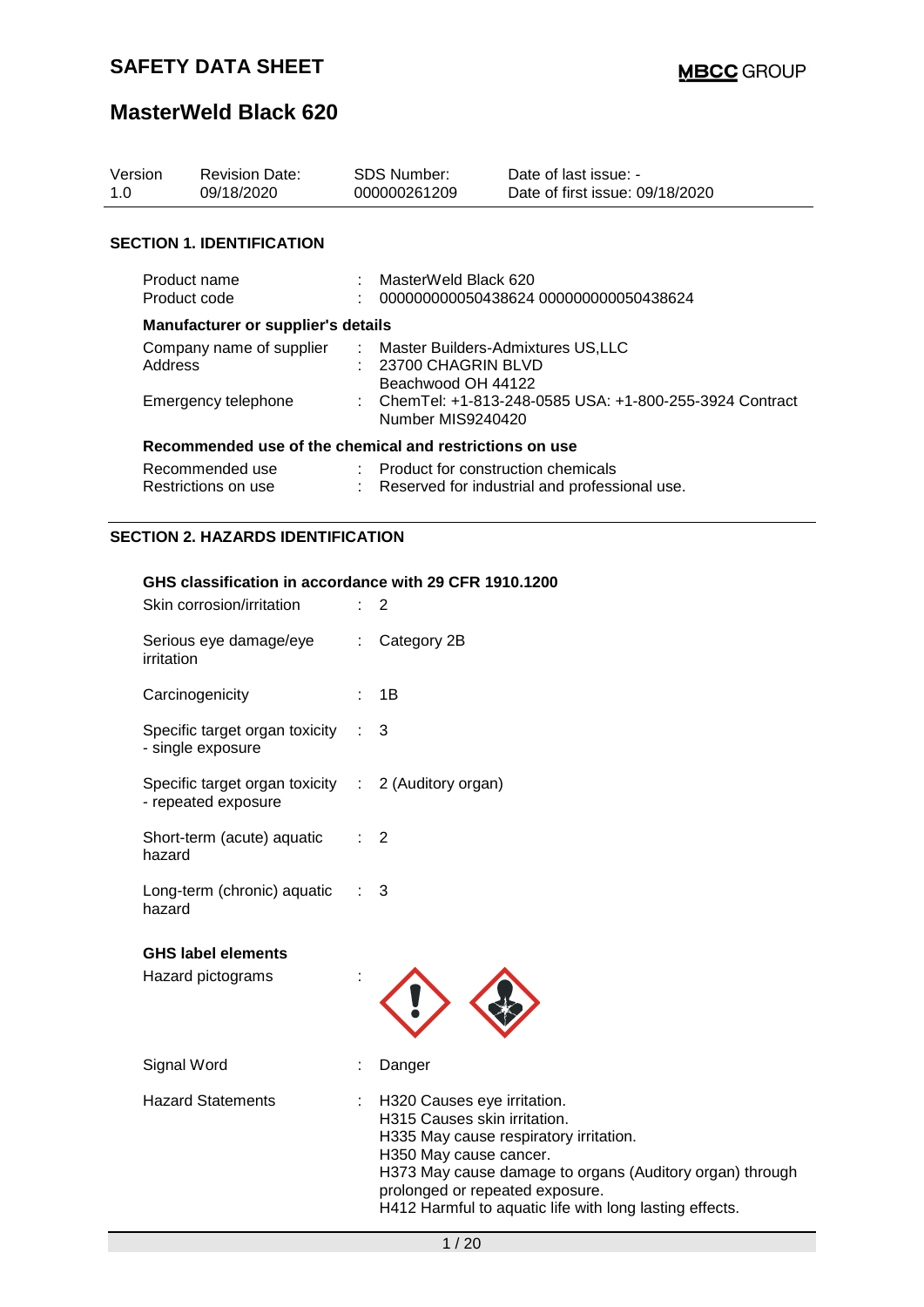# **MasterWeld Black 620**

| Version<br>1.0 | <b>Revision Date:</b><br>09/18/2020        | SDS Number:<br>000000261209                                                                                              | Date of last issue: -<br>Date of first issue: 09/18/2020                                                                                                                                                                                                                                                                                                                                                                                                                                                                                                                                                      |
|----------------|--------------------------------------------|--------------------------------------------------------------------------------------------------------------------------|---------------------------------------------------------------------------------------------------------------------------------------------------------------------------------------------------------------------------------------------------------------------------------------------------------------------------------------------------------------------------------------------------------------------------------------------------------------------------------------------------------------------------------------------------------------------------------------------------------------|
|                |                                            | H401 Toxic to aquatic life.                                                                                              |                                                                                                                                                                                                                                                                                                                                                                                                                                                                                                                                                                                                               |
|                | <b>Precautionary Statements</b>            | ÷<br><b>Prevention:</b><br>face protection.<br>and understood.<br>handling.                                              | P280 Wear protective gloves/ protective clothing/ eye protection/<br>P201 Obtain special instructions before use.<br>P271 Use only outdoors or in a well-ventilated area.<br>P273 Avoid release to the environment.<br>P202 Do not handle until all safety precautions have been read<br>P260 Do not breathe dust or mist.<br>P264 Wash face, hands and any exposed skin thoroughly after                                                                                                                                                                                                                     |
|                |                                            | <b>Response:</b><br>CENTER/ doctor.<br>to do. Continue rinsing.<br>and water.<br>tion.<br>or doctor/physician.<br>reuse. | P308 + P311 IF exposed or concerned: Call a POISON<br>P305 + P351 + P338 IF IN EYES: Rinse cautiously with water<br>for several minutes. Remove contact lenses, if present and easy<br>P314 Get medical advice/ attention if you feel unwell.<br>P304 + P340 IF INHALED: Remove person to fresh air and<br>keep comfortable for breathing.<br>P303 + P352 IF ON SKIN (or hair): Wash with plenty of soap<br>P332 + P313 If skin irritation occurs: Get medical advice/atten-<br>P337 + P311 If eye irritation persists: Call a POISON CENTER<br>P362 + P364 Take off contaminated clothing and wash it before |
|                |                                            | Storage:<br>tightly closed.<br>P405 Store locked up.                                                                     | P403 + P233 Store in a well-ventilated place. Keep container                                                                                                                                                                                                                                                                                                                                                                                                                                                                                                                                                  |
|                |                                            | Disposal:<br>waste collection point.                                                                                     | P501 Dispose of contents/container to appropriate hazardous                                                                                                                                                                                                                                                                                                                                                                                                                                                                                                                                                   |
|                | <b>Other hazards</b><br>No data available. |                                                                                                                          |                                                                                                                                                                                                                                                                                                                                                                                                                                                                                                                                                                                                               |

### **Components**

| Chemical name                         | CAS-No.        | Concentration (% w/w) |
|---------------------------------------|----------------|-----------------------|
| xylene                                | 1330-20-7      | $>= 15 - 20$          |
| ethylbenzene                          | $100 - 41 - 4$ | $>= 10 - 15$          |
| Limestone                             | 1317-65-3      | $>= 1 - 5$            |
| White mineral oil (petroleum)         | 8042-47-5      | $>= 1 - < 3$          |
| Distillates (petroleum), hydrotreated | 64742-46-7     | $>= 1 - < 3$          |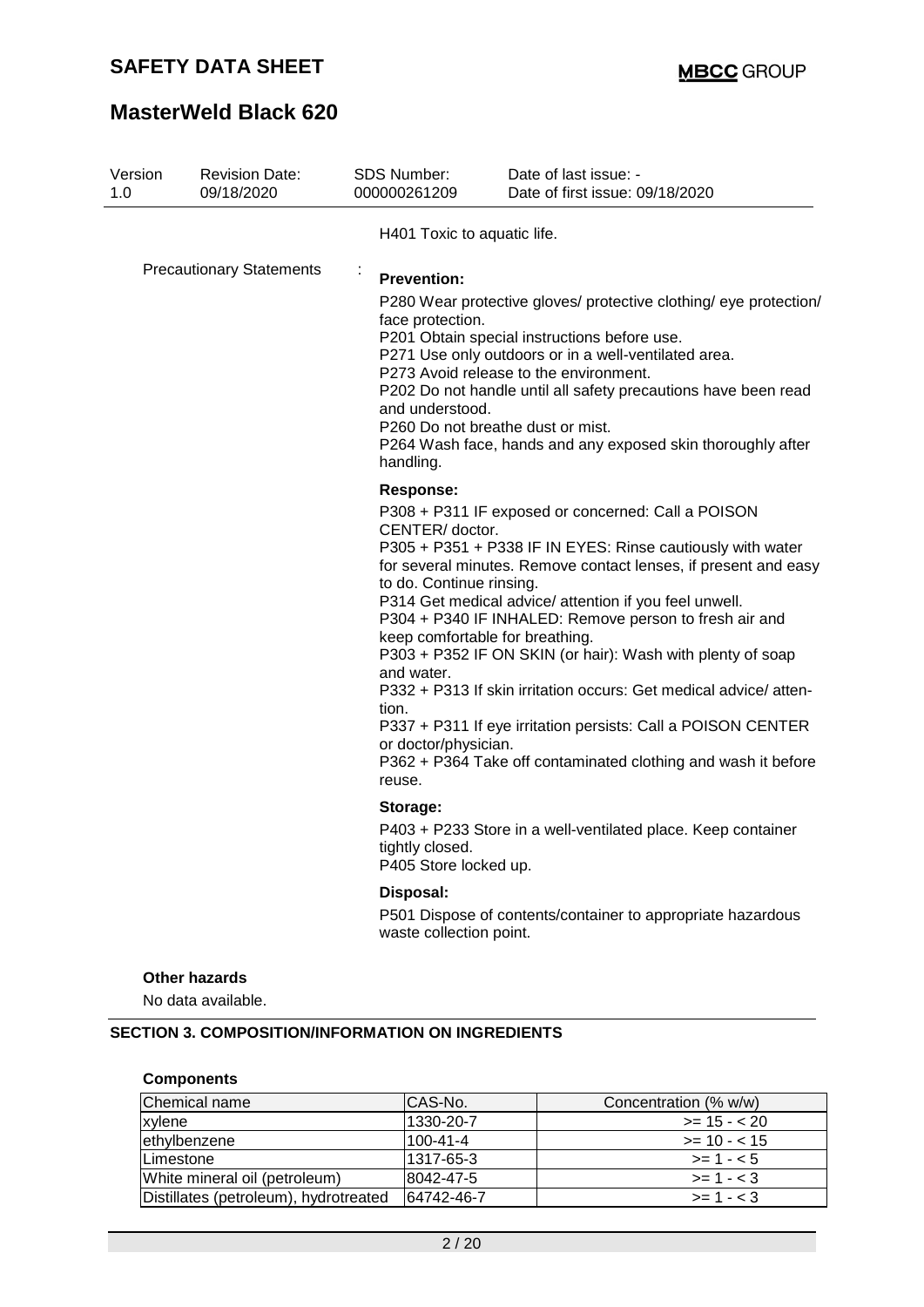| Version<br>1.0 | <b>Revision Date:</b><br>09/18/2020                                  | <b>SDS Number:</b> | 000000261209 | Date of last issue: -<br>Date of first issue: 09/18/2020 |
|----------------|----------------------------------------------------------------------|--------------------|--------------|----------------------------------------------------------|
|                |                                                                      |                    |              |                                                          |
|                | middle; Gasoil - unspecified; [A                                     |                    |              |                                                          |
|                | complex combination of hydrocar-                                     |                    |              |                                                          |
|                | bons obtained by treating a petrole-                                 |                    |              |                                                          |
|                | um fraction with hydrogen in the                                     |                    |              |                                                          |
|                | presence of a catalyst. It consists of                               |                    |              |                                                          |
|                | hydrocarbons having carbon num-                                      |                    |              |                                                          |
|                | bers predominantly in the range of                                   |                    |              |                                                          |
|                | C11 through C25 and boiling in the                                   |                    |              |                                                          |
|                | range of approximately; 205oC to                                     |                    |              |                                                          |
|                | 400oC (401 oF to 752 oF).]                                           |                    |              |                                                          |
|                | Distillates (petroleum), hydrotreated                                |                    | 64742-47-8   | $>= 1 - 3$                                               |
| light          |                                                                      |                    |              |                                                          |
|                | Distillates (petroleum), hydrotreated                                |                    | 64742-53-6   | $>= 1 - 3$                                               |
|                | light naphthenic; Baseoil - unspeci-                                 |                    |              |                                                          |
|                | fied; [A complex combination of hy-                                  |                    |              |                                                          |
|                | drocarbons obtained by treating a                                    |                    |              |                                                          |
|                | petroleum fraction with hydrogen in                                  |                    |              |                                                          |
|                | the presence of a catalyst. It consists                              |                    |              |                                                          |
|                | of hydrocarbons having carbon num-                                   |                    |              |                                                          |
|                | bers predominantly in the range of<br>C15 through C30 and produces a |                    |              |                                                          |
|                | finished oil with a viscosity of less                                |                    |              |                                                          |
|                | than 100 SUS at 100 oF (19cSt at 40                                  |                    |              |                                                          |
|                | oC). It contains relatively few normal                               |                    |              |                                                          |
|                | paraffins.]                                                          |                    |              |                                                          |
|                | Distillates (petroleum), hydrotreated                                |                    | 64742-54-7   | $>= 1 - < 3$                                             |
|                | heavy paraffinic; Baseoil - unspeci-                                 |                    |              |                                                          |
|                | fied; [A complex combination of hy-                                  |                    |              |                                                          |
|                | drocarbons obtained by treating a                                    |                    |              |                                                          |
|                | petroleum fraction with hydrogen in                                  |                    |              |                                                          |
|                | the presence of a catalyst. It consists                              |                    |              |                                                          |
|                | of hydrocarbons having carbon num-                                   |                    |              |                                                          |
|                | bers predominantly in the range of                                   |                    |              |                                                          |
|                | C20 through C50 and produces a                                       |                    |              |                                                          |
|                | finished oil of at least 100 SUS at                                  |                    |              |                                                          |
|                | 100oF (19cSt at 40 oC). It contains a                                |                    |              |                                                          |
|                | relatively large proportion of saturat-                              |                    |              |                                                          |
|                | ed hydrocarbons.]                                                    |                    |              |                                                          |
|                | Lubricating oils (petroleum), C20-50,                                |                    | 72623-85-9   | $>= 1 - 3$                                               |
|                | hydrotreated neutral oil-based, high-                                |                    |              |                                                          |
|                | viscosity; Baseoil - unspecified; [A                                 |                    |              |                                                          |
|                | complex combination of hydrocar-                                     |                    |              |                                                          |
|                | bons obtained by treating light vacu-                                |                    |              |                                                          |
|                | um gas oil, heavy vacuum gas oil,                                    |                    |              |                                                          |
|                | and; solvent deasphalted residual oil                                |                    |              |                                                          |
|                | with hydrogen in the presence of a                                   |                    |              |                                                          |
|                | catalyst in a two stage process with                                 |                    |              |                                                          |
|                | dewaxing being carried out between                                   |                    |              |                                                          |
|                | the two stages. It consists predomi-                                 |                    |              |                                                          |
|                | nantly of hydrocarbons having carbon                                 |                    |              |                                                          |
|                | numbers predominantly in the range                                   |                    |              |                                                          |
|                | of C20 through C50 and produces a                                    |                    |              |                                                          |
|                | finished oil having a viscosity of ap-                               |                    |              |                                                          |
|                | proximately 112cSt at 40 oC. It con-                                 |                    |              |                                                          |
|                | tains a relatively large proportion of                               |                    |              |                                                          |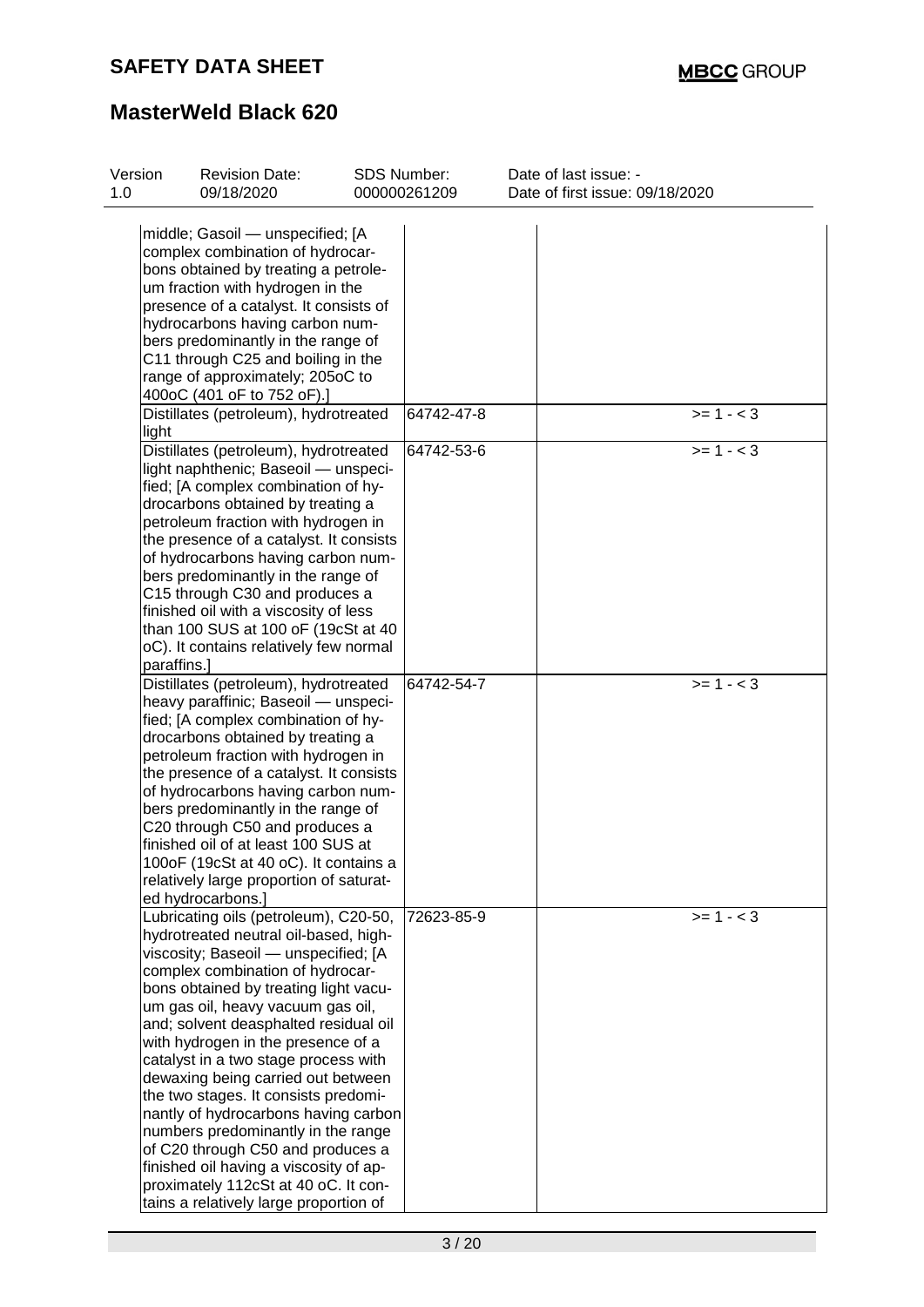# **MasterWeld Black 620**

| Version<br>1.0 | <b>Revision Date:</b><br>09/18/2020                                       | SDS Number: | 000000261209 | Date of last issue: -<br>Date of first issue: 09/18/2020 |
|----------------|---------------------------------------------------------------------------|-------------|--------------|----------------------------------------------------------|
|                |                                                                           |             |              |                                                          |
|                | saturated hydrocarbons.]                                                  |             |              |                                                          |
|                | Distillates (petroleum), hydrotreated                                     |             | 64742-55-8   | $>= 1 - 3$                                               |
|                | light paraffinic; Baseoil - unspeci-                                      |             |              |                                                          |
|                | fied; [A complex combination of hy-                                       |             |              |                                                          |
|                | drocarbons obtained by treating a                                         |             |              |                                                          |
|                | petroleum fraction with hydrogen in                                       |             |              |                                                          |
|                | the presence of a catalyst. It consists                                   |             |              |                                                          |
|                | of hydrocarbons having carbon num-                                        |             |              |                                                          |
|                | bers predominantly in the range of                                        |             |              |                                                          |
|                | C15 through C30 and produces a                                            |             |              |                                                          |
|                | finished oil with a viscosity of less                                     |             |              |                                                          |
|                | than 100 SUS at 100 oF (19cSt at 40                                       |             |              |                                                          |
|                | oC). It contains a relatively large pro-                                  |             |              |                                                          |
|                | portion of saturated hydrocarbons.]                                       |             |              |                                                          |
|                | Lubricating oils (petroleum), C15-30,                                     |             | 72623-86-0   | $>= 1 - 3$                                               |
|                | hydrotreated neutral oil-based;                                           |             |              |                                                          |
|                | Baseoil - unspecified; [A complex                                         |             |              |                                                          |
|                | combination of hydrocarbons ob-                                           |             |              |                                                          |
|                | tained by treating light vacuum gas oil                                   |             |              |                                                          |
|                | and heavy vacuum gas oil with hy-                                         |             |              |                                                          |
|                | drogen in the presence of a catalyst                                      |             |              |                                                          |
|                | in a two stage process with dewaxing                                      |             |              |                                                          |
|                | being carried out between the two                                         |             |              |                                                          |
|                | stages. It consists predominantly of                                      |             |              |                                                          |
|                | hydrocarbons having carbon num-                                           |             |              |                                                          |
|                | bers predominantly in the range of                                        |             |              |                                                          |
|                | C15 through C30 and produces a                                            |             |              |                                                          |
|                | finished oil having a viscosity of ap-                                    |             |              |                                                          |
|                | proximately 15cSt at 40 oC. It con-                                       |             |              |                                                          |
|                | tains a relatively large proportion of                                    |             |              |                                                          |
|                | saturated hydrocabons.]                                                   |             |              | $>= 1 - < 3$                                             |
|                | Lubricating oils (petroleum), C20-50,                                     |             | 72623-87-1   |                                                          |
|                | hydrotreated neutral oil-based;                                           |             |              |                                                          |
|                | Baseoil - unspecified; [A complex                                         |             |              |                                                          |
|                | combination of hydrocarbons ob-                                           |             |              |                                                          |
|                | tained by treating light vacuum gas                                       |             |              |                                                          |
|                | oil, heavy vacuum gas oil and solvent                                     |             |              |                                                          |
|                | deasphalted residual oil with hydro-                                      |             |              |                                                          |
|                | gen in the presence of a catalyst in a<br>two stage process with dewaxing |             |              |                                                          |
|                |                                                                           |             |              |                                                          |
|                | being carried out between the two                                         |             |              |                                                          |
|                | stages. It consists predominantly of<br>hydrocarbons having carbon num-   |             |              |                                                          |
|                | bers predominantly in the range of                                        |             |              |                                                          |
|                | C20 through C50 and produces a                                            |             |              |                                                          |
|                | finished oil with a viscosity of approx-                                  |             |              |                                                          |
|                | imately 32cSt at 40 oC. It contains a                                     |             |              |                                                          |
|                |                                                                           |             |              |                                                          |
|                | relatively large proportion of saturat-<br>ed hydrocarbons.]              |             |              |                                                          |
|                | carbon black                                                              |             | 1333-86-4    | $>= 0.3 - 5 = 1$                                         |
|                | Silica, amorphous, fumed, cryst.-free   112945-52-5                       |             |              | $>= 3 - 5$                                               |
|                |                                                                           |             |              |                                                          |

### **SECTION 4. FIRST AID MEASURES**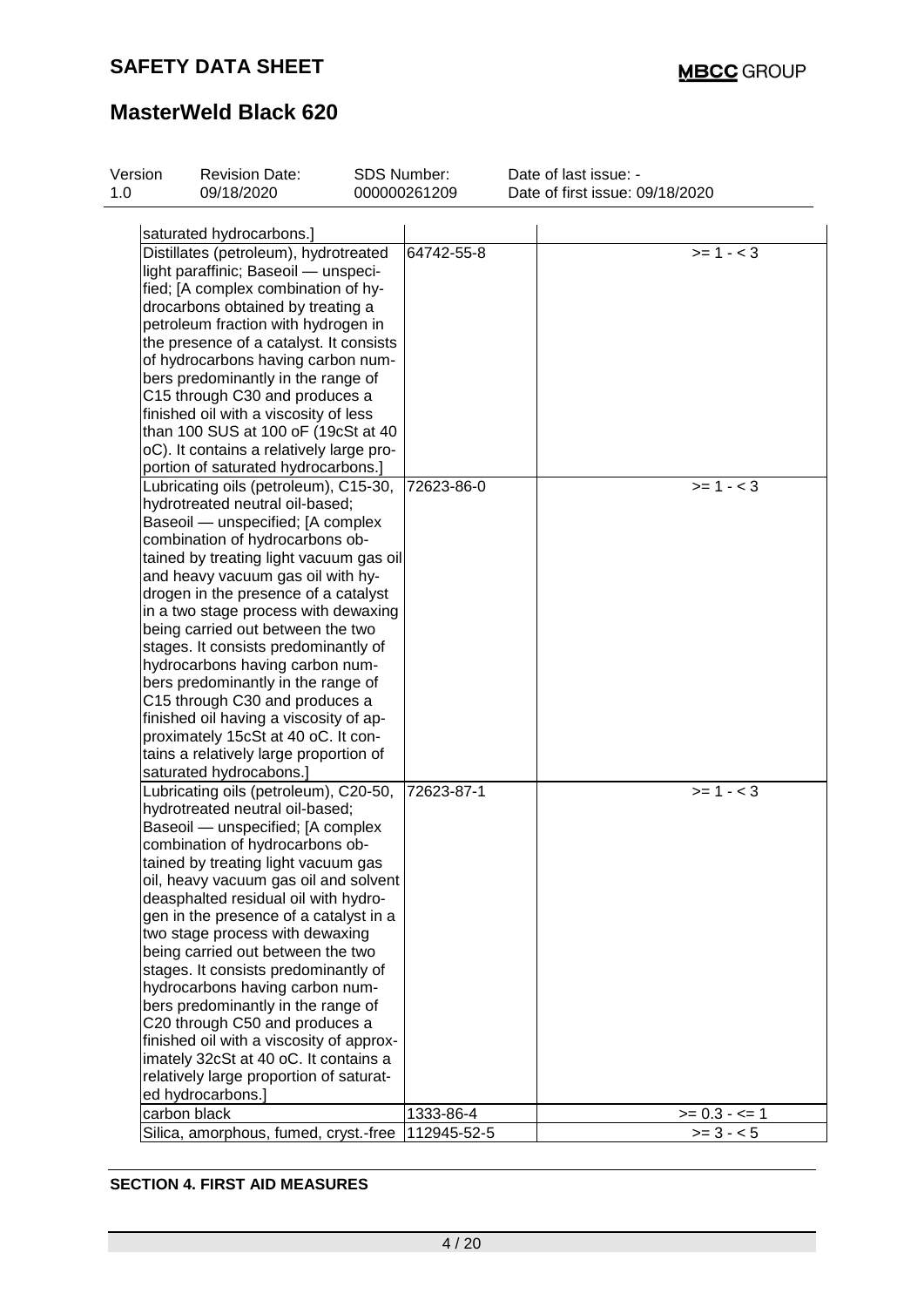# **MasterWeld Black 620**

| Version<br>1.0 | <b>Revision Date:</b><br>09/18/2020 | SDS Number:<br>000000261209                                                                                                                                                                             | Date of last issue: -<br>Date of first issue: 09/18/2020                                                                                                                                                                                                                                                                                                                     |  |  |  |
|----------------|-------------------------------------|---------------------------------------------------------------------------------------------------------------------------------------------------------------------------------------------------------|------------------------------------------------------------------------------------------------------------------------------------------------------------------------------------------------------------------------------------------------------------------------------------------------------------------------------------------------------------------------------|--|--|--|
|                | General advice                      | ance.                                                                                                                                                                                                   | First aid personnel should pay attention to their own safety.<br>If the patient is likely to become unconscious, place and<br>transport in stable sideways position (recovery position).<br>Immediately remove contaminated clothing.<br>Move out of dangerous area.<br>Show this material safety data sheet to the doctor in attend-<br>Do not leave the victim unattended. |  |  |  |
| If inhaled     |                                     | tion.<br>advice.                                                                                                                                                                                        | Keep patient calm, remove to fresh air, seek medical atten-<br>If unconscious, place in recovery position and seek medical<br>If symptoms persist, call a physician.                                                                                                                                                                                                         |  |  |  |
|                | In case of skin contact             | Immediately wash thoroughly with soap and water, seek med-<br>ical attention.<br>If skin irritation persists, call a physician.<br>If on skin, rinse well with water.<br>If on clothes, remove clothes. |                                                                                                                                                                                                                                                                                                                                                                              |  |  |  |
|                | In case of eye contact              | Remove contact lenses.<br>Protect unharmed eye.                                                                                                                                                         | Wash affected eyes for at least 15 minutes under running<br>water with eyelids held open, consult an eye specialist.<br>Immediately flush eye(s) with plenty of water.<br>Keep eye wide open while rinsing.<br>If eye irritation persists, consult a specialist.                                                                                                             |  |  |  |
|                | If swallowed                        | seek medical attention.<br>Keep respiratory tract clear.                                                                                                                                                | Immediately rinse mouth and then drink 200-300 ml of water,<br>Induce vomiting immediately and call a physician.<br>Do not give milk or alcoholic beverages.<br>Never give anything by mouth to an unconscious person.<br>If symptoms persist, call a physician.<br>Take victim immediately to hospital.                                                                     |  |  |  |
|                | Most important symptoms             |                                                                                                                                                                                                         | Causes skin and eye irritation.                                                                                                                                                                                                                                                                                                                                              |  |  |  |
| delayed        | and effects, both acute and         | May cause cancer.                                                                                                                                                                                       | May cause respiratory irritation.                                                                                                                                                                                                                                                                                                                                            |  |  |  |
|                | Notes to physician                  | Treat symptomatically.                                                                                                                                                                                  |                                                                                                                                                                                                                                                                                                                                                                              |  |  |  |
|                |                                     |                                                                                                                                                                                                         |                                                                                                                                                                                                                                                                                                                                                                              |  |  |  |

### **SECTION 5. FIRE-FIGHTING MEASURES**

| Suitable extinguishing media             |    | Water spray<br>Foam<br>Dry powder<br>Carbon dioxide (CO2)                                                                                                                                                                     |
|------------------------------------------|----|-------------------------------------------------------------------------------------------------------------------------------------------------------------------------------------------------------------------------------|
| Unsuitable extinguishing<br>media        |    | High volume water jet                                                                                                                                                                                                         |
| Specific hazards during fire<br>fighting | ÷. | Do not allow run-off from fire fighting to enter drains or water<br>courses.                                                                                                                                                  |
| Further information                      |    | Collect contaminated fire extinguishing water separately. This<br>must not be discharged into drains.<br>Fire residues and contaminated fire extinguishing water must<br>be disposed of in accordance with local regulations. |
| Special protective equipment :           |    | Wear self-contained breathing apparatus for firefighting if nec-                                                                                                                                                              |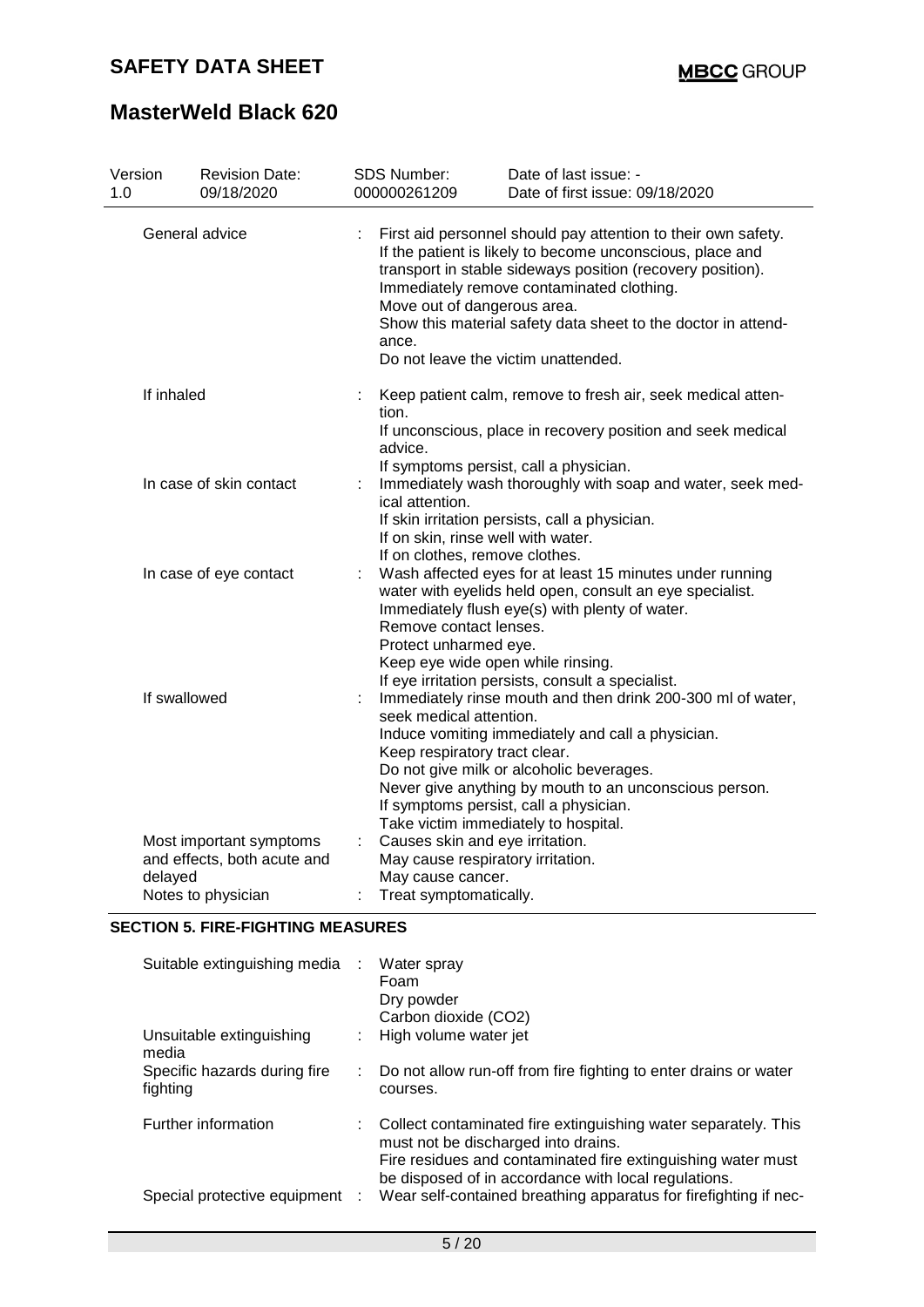# **MasterWeld Black 620**

| 1.0 | Version           | <b>Revision Date:</b><br>09/18/2020                                             | <b>SDS Number:</b><br>000000261209                                                                              | Date of last issue: -<br>Date of first issue: 09/18/2020                                                                                                                                                                                                                                                                                        |
|-----|-------------------|---------------------------------------------------------------------------------|-----------------------------------------------------------------------------------------------------------------|-------------------------------------------------------------------------------------------------------------------------------------------------------------------------------------------------------------------------------------------------------------------------------------------------------------------------------------------------|
|     | for fire-fighters |                                                                                 | essary.                                                                                                         |                                                                                                                                                                                                                                                                                                                                                 |
|     |                   | <b>SECTION 6. ACCIDENTAL RELEASE MEASURES</b>                                   |                                                                                                                 |                                                                                                                                                                                                                                                                                                                                                 |
|     |                   | Personal precautions, protec- :<br>tive equipment and emer-<br>gency procedures | Use personal protective equipment.<br>Avoid dust formation.<br>Avoid breathing dust.                            |                                                                                                                                                                                                                                                                                                                                                 |
|     |                   | Environmental precautions                                                       | respective authorities.                                                                                         | Prevent product from entering drains.<br>Prevent further leakage or spillage if safe to do so.<br>If the product contaminates rivers and lakes or drains inform                                                                                                                                                                                 |
|     |                   | Methods and materials for<br>containment and cleaning up                        |                                                                                                                 | Keep in suitable, closed containers for disposal.                                                                                                                                                                                                                                                                                               |
|     |                   | <b>SECTION 7. HANDLING AND STORAGE</b>                                          |                                                                                                                 |                                                                                                                                                                                                                                                                                                                                                 |
|     |                   | Advice on protection against<br>fire and explosion                              | Avoid dust formation.<br>is formed.                                                                             | Provide appropriate exhaust ventilation at places where dust                                                                                                                                                                                                                                                                                    |
|     |                   | Advice on safe handling                                                         | Do not breathe vapors/dust.<br>Avoid contact with skin and eyes.<br>plication area.<br>regulations.             | Avoid formation of respirable particles.<br>Avoid exposure - obtain special instructions before use.<br>For personal protection see section 8.<br>Smoking, eating and drinking should be prohibited in the ap-<br>Provide sufficient air exchange and/or exhaust in work rooms.<br>Dispose of rinse water in accordance with local and national |
|     |                   | Conditions for safe storage                                                     | place.<br>kept upright to prevent leakage.<br>Observe label precautions.<br>the technological safety standards. | Keep container tightly closed in a dry and well-ventilated<br>Containers which are opened must be carefully resealed and<br>Electrical installations / working materials must comply with                                                                                                                                                       |
|     |                   | Further information on stor-<br>age conditions                                  | Protect from direct sunlight.                                                                                   | Keep only in the original container in a cool, dry, well-<br>ventilated place away from ignition sources, heat or flame.                                                                                                                                                                                                                        |
|     |                   | Materials to avoid                                                              | Observe VCI storage rules.                                                                                      |                                                                                                                                                                                                                                                                                                                                                 |
|     | age stability     | Further information on stor-                                                    | No data available                                                                                               |                                                                                                                                                                                                                                                                                                                                                 |

### **SECTION 8. EXPOSURE CONTROLS/PERSONAL PROTECTION**

### **Ingredients with workplace control parameters**

| Components | CAS-No.<br>Value type<br>(Form of<br>exposure) | Control parame-<br>ters / Permissible<br>concentration | <b>Basis</b> |
|------------|------------------------------------------------|--------------------------------------------------------|--------------|
|------------|------------------------------------------------|--------------------------------------------------------|--------------|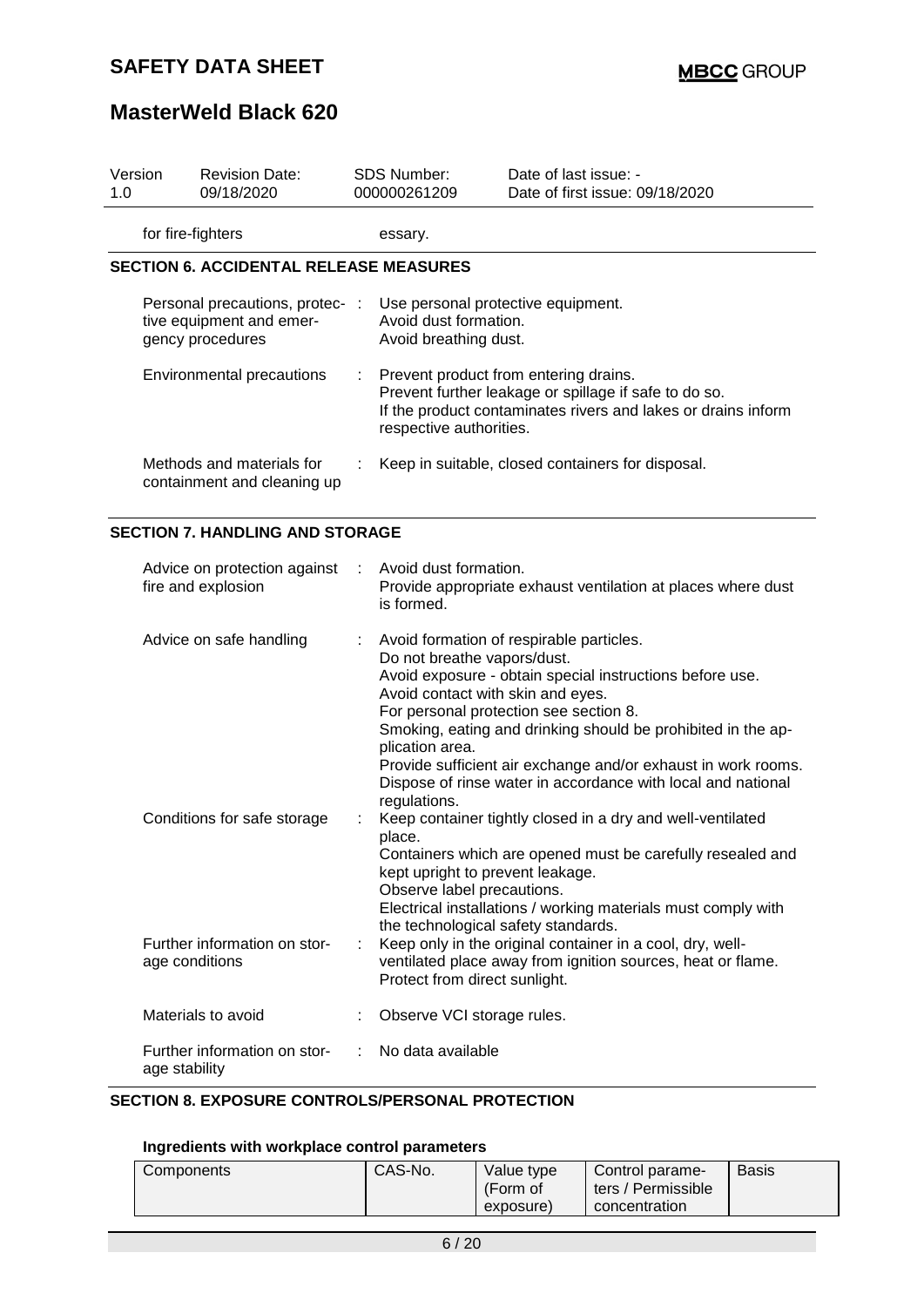| Version<br>1.0 | <b>Revision Date:</b><br>09/18/2020 | SDS Number:<br>000000261209 | Date of last issue: -                        | Date of first issue: 09/18/2020          |                                             |
|----------------|-------------------------------------|-----------------------------|----------------------------------------------|------------------------------------------|---------------------------------------------|
|                | ethylbenzene                        | $100 - 41 - 4$              | <b>TWA value</b>                             | 20 ppm                                   | <b>ACGIHTLV</b>                             |
|                |                                     |                             | <b>STEL value</b>                            | 125 ppm<br>545 mg/m3                     | <b>NIOSH</b>                                |
|                |                                     |                             | <b>REL</b> value                             | 100 ppm<br>435 mg/m3                     | <b>NIOSH</b>                                |
|                |                                     |                             | PEL                                          | $100$ ppm<br>435 mg/m3                   | 29 CFR<br>1910.1000<br>(Table Z-1)          |
|                |                                     |                             | <b>TWA value</b>                             | 100 ppm<br>435 mg/m3                     | 29 CFR<br>1910.1000<br>(Table Z-1-A)        |
|                |                                     |                             | STEL value                                   | $\overline{1}$ 25 ppm<br>545 mg/m3       | 29 CFR<br>1910.1000<br>(Table Z-1-A)        |
|                |                                     |                             | <b>TWA</b>                                   | 20 ppm                                   | <b>ACGIH</b>                                |
|                |                                     |                             | <b>TWA</b>                                   | $100$ ppm<br>435 mg/m3                   | <b>NIOSH REL</b>                            |
|                |                                     |                             | <b>ST</b>                                    | $\overline{125}$ ppm<br>545 mg/m3        | <b>NIOSH REL</b>                            |
|                |                                     |                             | <b>TWA</b>                                   | $100$ ppm<br>435 mg/m3                   | OSHA Z-1                                    |
|                |                                     |                             | <b>TWA</b>                                   | $100$ ppm<br>435 mg/m3                   | OSHA P0                                     |
|                |                                     |                             | <b>STEL</b>                                  | 125 ppm<br>545 mg/m3                     | OSHA P0                                     |
| Limestone      |                                     | 1317-65-3                   | <b>REL</b> value<br>(Respirable)             | $5$ mg/m $3$                             | <b>NIOSH</b>                                |
|                |                                     |                             | <b>REL</b> value<br>(Total)                  | 10 mg/m3                                 | <b>NIOSH</b>                                |
|                |                                     |                             | PEL (Respir-<br>able fraction)               | $5$ mg/m $3$                             | <b>29 CFR</b><br>1910.1000<br>(Table Z-1)   |
|                |                                     |                             | PEL (Total<br>dust)                          | $15$ mg/m $3$                            | 29 CFR<br>1910.1000<br>(Table Z-1)          |
|                |                                     |                             | <b>TWA value</b><br>(Respirable<br>fraction) | $5$ mg/m $3$                             | <b>29 CFR</b><br>1910.1000<br>(Table Z-1-A) |
|                |                                     |                             | <b>TWA value</b><br>(Total dust)             | 15 mg/m3                                 | <b>29 CFR</b><br>1910.1000<br>(Table Z-1-A) |
|                |                                     |                             | TWA (total<br>dust)                          | $15$ mg/m $3$                            | OSHA Z-1                                    |
|                |                                     |                             | TWA (respir-<br>able fraction)               | $5$ mg/m $3$                             | OSHA Z-1                                    |
|                |                                     |                             | <b>TWA (Total</b><br>dust)                   | 15 mg/m3                                 | OSHA P0                                     |
|                |                                     |                             | TWA (respir-<br>able dust<br>fraction)       | $5$ mg/m $3$                             | OSHA P0                                     |
|                |                                     |                             | TWA (Res-<br>pirable)                        | $5$ mg/m $3$<br>(Calcium car-<br>bonate) | <b>NIOSH REL</b>                            |
|                |                                     |                             | TWA (total)                                  | 10 mg/m3                                 | <b>NIOSH REL</b>                            |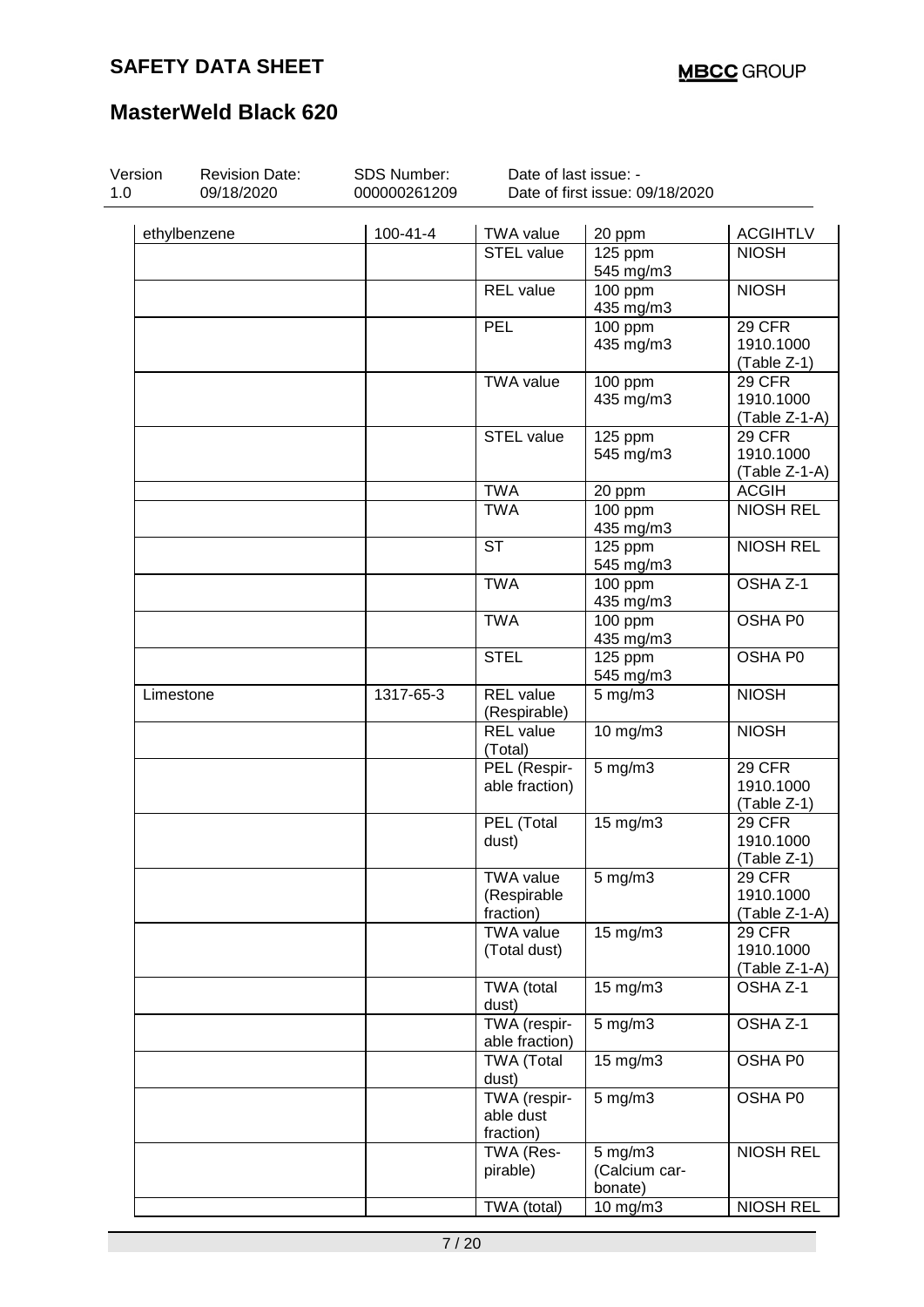| Version<br>1.0 | <b>Revision Date:</b><br>09/18/2020 | SDS Number:<br>000000261209 | Date of last issue: -                        | Date of first issue: 09/18/2020                                      |                                             |
|----------------|-------------------------------------|-----------------------------|----------------------------------------------|----------------------------------------------------------------------|---------------------------------------------|
|                |                                     |                             |                                              | (Calcium car-<br>bonate)                                             |                                             |
| xylene         |                                     | 1330-20-7                   | <b>TWA value</b>                             | 100 ppm                                                              | <b>ACGIHTLV</b>                             |
|                |                                     |                             | <b>STEL value</b>                            | 150 ppm                                                              | <b>ACGIHTLV</b>                             |
|                |                                     |                             | <b>PEL</b>                                   | 100 ppm<br>435 mg/m3                                                 | 29 CFR<br>1910.1000<br>(Table Z-1)          |
|                |                                     |                             | <b>TWA value</b>                             | $100$ ppm<br>435 mg/m3                                               | 29 CFR<br>1910.1000<br>(Table Z-1-A)        |
|                |                                     |                             | STEL value                                   | 150 ppm<br>655 mg/m3                                                 | 29 CFR<br>1910.1000<br>$(Table Z-1-A)$      |
|                |                                     |                             | <b>REL</b> value                             | $\frac{1}{100}$ ppm<br>435 mg/m3                                     | <b>NIOSH</b>                                |
|                |                                     |                             | STEL value                                   | 150 ppm<br>655 mg/m3                                                 | <b>NIOSH</b>                                |
|                |                                     |                             | <b>TWA</b>                                   | $100$ ppm<br>435 mg/m3                                               | OSHA Z-1                                    |
|                |                                     |                             | <b>TWA</b>                                   | 100 ppm                                                              | <b>ACGIH</b>                                |
|                |                                     |                             | <b>STEL</b>                                  | 150 ppm                                                              | <b>ACGIH</b>                                |
|                |                                     |                             | <b>STEL</b>                                  | 150 ppm<br>655 mg/m3                                                 | OSHA P0                                     |
|                |                                     |                             | <b>TWA</b>                                   | $100$ ppm<br>435 mg/m3                                               | <b>OSHA PO</b>                              |
|                | carbon black                        | 1333-86-4                   | <b>TWA value</b><br>(Inhalable<br>fraction)  | $3$ mg/m $3$                                                         | <b>ACGIHTLV</b>                             |
|                |                                     |                             | PEL                                          | $3.5$ mg/m $3$                                                       | 29 CFR<br>1910.1000<br>(Table Z-1)          |
|                |                                     |                             | <b>TWA value</b>                             | 3.5 mg/m3                                                            | <b>29 CFR</b><br>1910.1000<br>(Table Z-1-A) |
|                |                                     |                             | <b>REL</b> value                             | $0.1$ mg/m $3$<br>(Polycyclic aro-<br>matic hydrocar-<br>bons (PAH)) | <b>NIOSH</b>                                |
|                |                                     |                             | TWA (Inhal-<br>able particu-<br>late matter) | $3$ mg/m $3$                                                         | <b>ACGIH</b>                                |
|                |                                     |                             | <b>TWA</b>                                   | 3.5 mg/m3                                                            | <b>NIOSH REL</b>                            |
|                |                                     |                             | <b>TWA</b>                                   | 3.5 mg/m3                                                            | OSHA Z-1                                    |
|                |                                     |                             | <b>TWA</b>                                   | 3.5 mg/m3                                                            | OSHA P0                                     |
|                |                                     |                             | <b>TWA</b>                                   | $0.1$ mg/m $3$<br>(PAHs)                                             | <b>NIOSH REL</b>                            |
|                | White mineral oil (petroleum)       | 8042-47-5                   | <b>TWA value</b><br>(Inhalable<br>fraction)  | $5$ mg/m $3$                                                         | <b>ACGIHTLV</b>                             |
|                |                                     |                             | STEL value<br>(Mist)                         | 10 mg/m3                                                             | <b>NIOSH</b>                                |
|                |                                     |                             | <b>REL</b> value<br>(Mist)                   | $5$ mg/m $3$                                                         | <b>NIOSH</b>                                |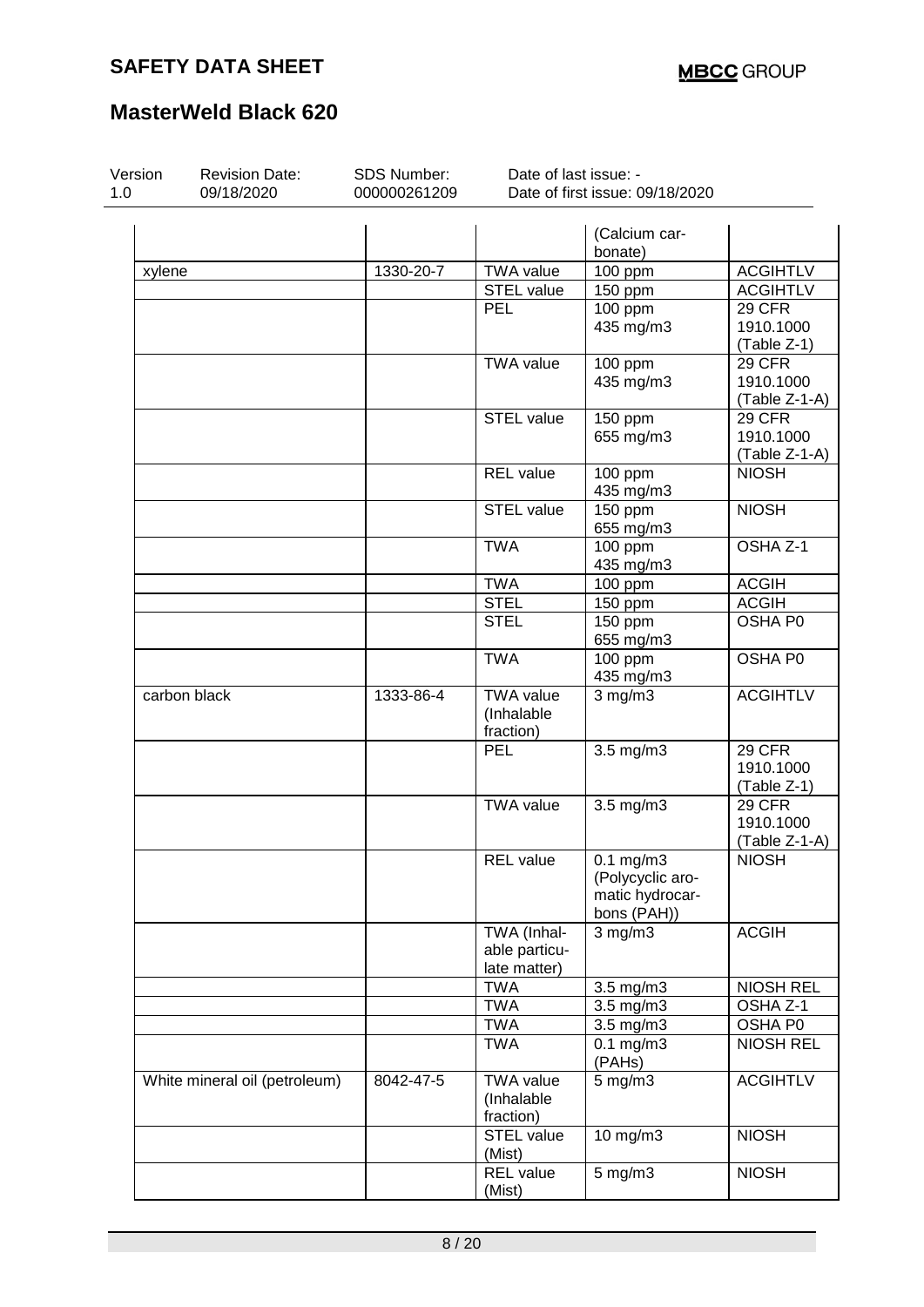| Version<br>1.0                                   | <b>Revision Date:</b><br>09/18/2020                                                                                                                                                                                                                                                                                                                                                                                          | SDS Number:<br>000000261209 | Date of last issue: -                        | Date of first issue: 09/18/2020             |                                             |
|--------------------------------------------------|------------------------------------------------------------------------------------------------------------------------------------------------------------------------------------------------------------------------------------------------------------------------------------------------------------------------------------------------------------------------------------------------------------------------------|-----------------------------|----------------------------------------------|---------------------------------------------|---------------------------------------------|
|                                                  |                                                                                                                                                                                                                                                                                                                                                                                                                              |                             |                                              |                                             |                                             |
|                                                  |                                                                                                                                                                                                                                                                                                                                                                                                                              |                             | PEL (Mist)                                   | $5$ mg/m $3$                                | <b>29 CFR</b><br>1910.1000<br>(Table Z-1)   |
|                                                  |                                                                                                                                                                                                                                                                                                                                                                                                                              |                             | <b>TWA value</b><br>(Mist)                   | $5$ mg/m $3$                                | <b>29 CFR</b><br>1910.1000<br>(Table Z-1-A) |
|                                                  |                                                                                                                                                                                                                                                                                                                                                                                                                              |                             | TWA (Mist)                                   | $5$ mg/m $3$                                | OSHA Z-1                                    |
|                                                  |                                                                                                                                                                                                                                                                                                                                                                                                                              |                             | TWA (Inhal-<br>able particu-<br>late matter) | $5$ mg/m $3$                                | <b>ACGIH</b>                                |
|                                                  |                                                                                                                                                                                                                                                                                                                                                                                                                              |                             | TWA (Mist)                                   | $5$ mg/m $3$                                | OSHA P0                                     |
|                                                  |                                                                                                                                                                                                                                                                                                                                                                                                                              |                             | TWA (Mist)                                   | $5$ mg/m $3$                                | <b>NIOSH REL</b>                            |
|                                                  |                                                                                                                                                                                                                                                                                                                                                                                                                              |                             | ST (Mist)                                    | 10 mg/m3                                    | <b>NIOSH REL</b>                            |
|                                                  | Distillates (petroleum), hy-<br>drotreated middle; Gasoil -<br>unspecified; [A complex com-<br>bination of hydrocarbons ob-<br>tained by treating a petroleum<br>fraction with hydrogen in the<br>presence of a catalyst. It con-<br>sists of hydrocarbons having<br>carbon numbers predominantly<br>in the range of C11 through<br>C25 and boiling in the range of<br>approximately; 205oC to<br>400oC (401 oF to 752 oF).] | 64742-46-7                  | <b>TWA value</b><br>(Inhalable<br>fraction)  | $5$ mg/m $3$                                | <b>ACGIHTLV</b>                             |
|                                                  |                                                                                                                                                                                                                                                                                                                                                                                                                              |                             | <b>STEL value</b><br>(Mist)                  | 10 mg/m3                                    | <b>NIOSH</b>                                |
|                                                  |                                                                                                                                                                                                                                                                                                                                                                                                                              |                             | <b>REL</b> value<br>(Mist)                   | $5$ mg/m $3$                                | <b>NIOSH</b>                                |
|                                                  |                                                                                                                                                                                                                                                                                                                                                                                                                              |                             | PEL (Mist)                                   | $5$ mg/m $3$                                | 29 CFR<br>1910.1000<br>(Table Z-1)          |
|                                                  |                                                                                                                                                                                                                                                                                                                                                                                                                              |                             | <b>TWA value</b><br>(Mist)                   | $5$ mg/m $3$                                | 29 CFR<br>1910.1000<br>(Table Z-1-A)        |
|                                                  |                                                                                                                                                                                                                                                                                                                                                                                                                              |                             | TWA (Mist)                                   | $5$ mg/m $3$                                | OSHA Z-1                                    |
|                                                  |                                                                                                                                                                                                                                                                                                                                                                                                                              |                             | TWA (Mist)                                   | $5$ mg/m $3$                                | OSHA P0                                     |
|                                                  |                                                                                                                                                                                                                                                                                                                                                                                                                              |                             | TWA (Mist)                                   | $5$ mg/m $3$                                | <b>NIOSH REL</b>                            |
|                                                  |                                                                                                                                                                                                                                                                                                                                                                                                                              |                             | ST (Mist)                                    | 10 mg/m3                                    | <b>NIOSH REL</b>                            |
| Distillates (petroleum), hy-<br>drotreated light |                                                                                                                                                                                                                                                                                                                                                                                                                              | 64742-47-8                  | <b>TWA value</b><br>(Non-<br>aerosol)        | 200 mg/m3<br>(total hydrocarbon<br>vapor)   | <b>ACGIHTLV</b>                             |
|                                                  |                                                                                                                                                                                                                                                                                                                                                                                                                              |                             | Skin Desig-<br>nation (Non-<br>aerosol)      |                                             | <b>ACGIHTLV</b>                             |
|                                                  |                                                                                                                                                                                                                                                                                                                                                                                                                              |                             | <b>REL</b> value                             | 100 mg/m3                                   | <b>NIOSH</b>                                |
|                                                  |                                                                                                                                                                                                                                                                                                                                                                                                                              |                             | TWA (Mist)                                   | $5$ mg/m $3$                                | OSHA Z-1                                    |
|                                                  |                                                                                                                                                                                                                                                                                                                                                                                                                              |                             | <b>TWA</b>                                   | $200$ mg/m3<br>(total hydrocarbon<br>vapor) | <b>ACGIH</b>                                |
|                                                  |                                                                                                                                                                                                                                                                                                                                                                                                                              |                             | TWA (Mist)                                   | $5$ mg/m $3$                                | OSHA P0                                     |
|                                                  |                                                                                                                                                                                                                                                                                                                                                                                                                              |                             | TWA (Mist)                                   | $5 \text{ mg/m}$ 3                          | <b>NIOSH REL</b>                            |
|                                                  |                                                                                                                                                                                                                                                                                                                                                                                                                              |                             | ST (Mist)                                    | $10$ mg/m $3$                               | <b>NIOSH REL</b>                            |
|                                                  |                                                                                                                                                                                                                                                                                                                                                                                                                              |                             |                                              |                                             |                                             |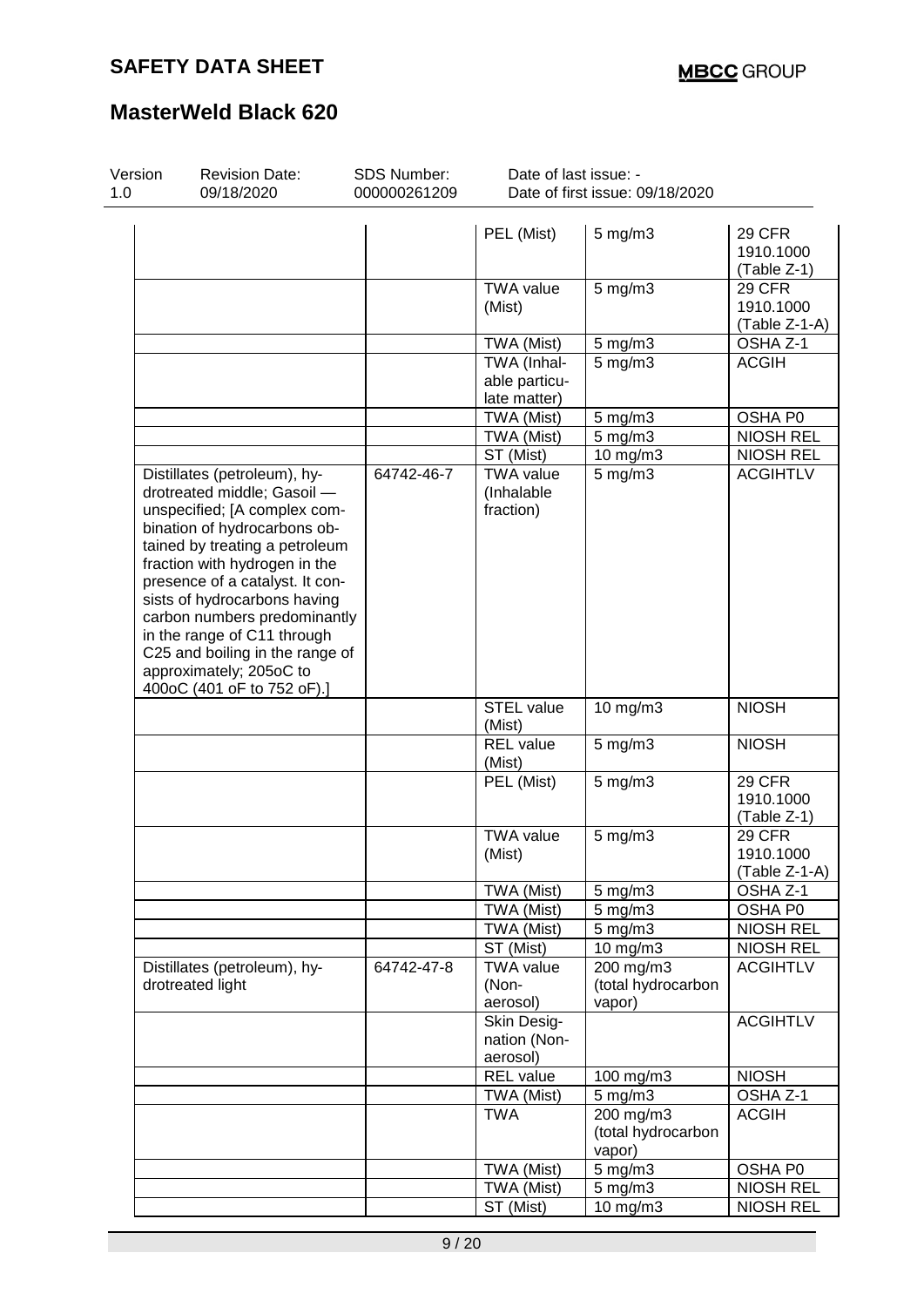| Version<br>1.0 | <b>Revision Date:</b><br>09/18/2020                                                                                                                                                                                                                                                                                                                                                                                                                                                                                                                  | <b>SDS Number:</b><br>000000261209 | Date of last issue: -                                     | Date of first issue: 09/18/2020 |                                                            |
|----------------|------------------------------------------------------------------------------------------------------------------------------------------------------------------------------------------------------------------------------------------------------------------------------------------------------------------------------------------------------------------------------------------------------------------------------------------------------------------------------------------------------------------------------------------------------|------------------------------------|-----------------------------------------------------------|---------------------------------|------------------------------------------------------------|
|                | Distillates (petroleum), hy-<br>drotreated light naphthenic;<br>Baseoil - unspecified; [A<br>complex combination of hydro-<br>carbons obtained by treating a<br>petroleum fraction with hydro-<br>gen in the presence of a cata-<br>lyst. It consists of hydrocar-<br>bons having carbon numbers<br>predominantly in the range of<br>C15 through C30 and produc-<br>es a finished oil with a viscosi-<br>ty of less than 100 SUS at 100<br>oF (19cSt at 40 oC). It con-<br>tains relatively few normal<br>paraffins.]                                | 64742-53-6                         | <b>TWA value</b><br>(Inhalable<br>fraction)               | $5$ mg/m $3$                    | <b>ACGIHTLV</b>                                            |
|                |                                                                                                                                                                                                                                                                                                                                                                                                                                                                                                                                                      |                                    | TWA (Mist)                                                | $5 \text{ mg/m}$                | OSHA Z-1                                                   |
|                |                                                                                                                                                                                                                                                                                                                                                                                                                                                                                                                                                      |                                    | TWA (Inhal-<br>able particu-<br>late matter)              | $5 \text{ mg/m}$ 3              | <b>ACGIH</b>                                               |
|                |                                                                                                                                                                                                                                                                                                                                                                                                                                                                                                                                                      |                                    | TWA (Mist)                                                | $5$ mg/m $3$                    | OSHA P0                                                    |
|                |                                                                                                                                                                                                                                                                                                                                                                                                                                                                                                                                                      |                                    | TWA (Mist)                                                | $5$ mg/m $3$                    | <b>NIOSH REL</b>                                           |
|                |                                                                                                                                                                                                                                                                                                                                                                                                                                                                                                                                                      |                                    | ST (Mist)                                                 | 10 mg/m3                        | <b>NIOSH REL</b>                                           |
|                | Distillates (petroleum), hy-<br>drotreated light paraffinic;<br>Baseoil - unspecified; [A<br>complex combination of hydro-<br>carbons obtained by treating a<br>petroleum fraction with hydro-<br>gen in the presence of a cata-<br>lyst. It consists of hydrocar-<br>bons having carbon numbers<br>predominantly in the range of<br>C15 through C30 and produc-<br>es a finished oil with a viscosi-<br>ty of less than 100 SUS at 100<br>oF (19cSt at 40 oC). It con-<br>tains a relatively large propor-<br>tion of saturated hydrocar-<br>bons.] | 64742-55-8                         | <b>TWA value</b><br>(Inhalable<br>fraction)<br>STEL value | $5$ mg/m $3$                    | <b>ACGIHTLV</b><br><b>NIOSH</b>                            |
|                |                                                                                                                                                                                                                                                                                                                                                                                                                                                                                                                                                      |                                    | (Mist)                                                    | 10 mg/m3                        |                                                            |
|                |                                                                                                                                                                                                                                                                                                                                                                                                                                                                                                                                                      |                                    | <b>REL</b> value<br>(Mist)                                | $5$ mg/m $3$                    | <b>NIOSH</b>                                               |
|                |                                                                                                                                                                                                                                                                                                                                                                                                                                                                                                                                                      |                                    | PEL (Mist)<br><b>TWA value</b>                            | $5$ mg/m $3$<br>$5$ mg/m $3$    | <b>29 CFR</b><br>1910.1000<br>(Table Z-1)<br><b>29 CFR</b> |
|                |                                                                                                                                                                                                                                                                                                                                                                                                                                                                                                                                                      |                                    | (Mist)                                                    |                                 | 1910.1000<br>(Table Z-1-A)                                 |
|                |                                                                                                                                                                                                                                                                                                                                                                                                                                                                                                                                                      |                                    | TWA (Mist)                                                | 5 mg/m3                         | OSHA Z-1                                                   |
|                |                                                                                                                                                                                                                                                                                                                                                                                                                                                                                                                                                      |                                    | TWA (Inhal-<br>able particu-<br>late matter)              | $5$ mg/m $3$                    | <b>ACGIH</b>                                               |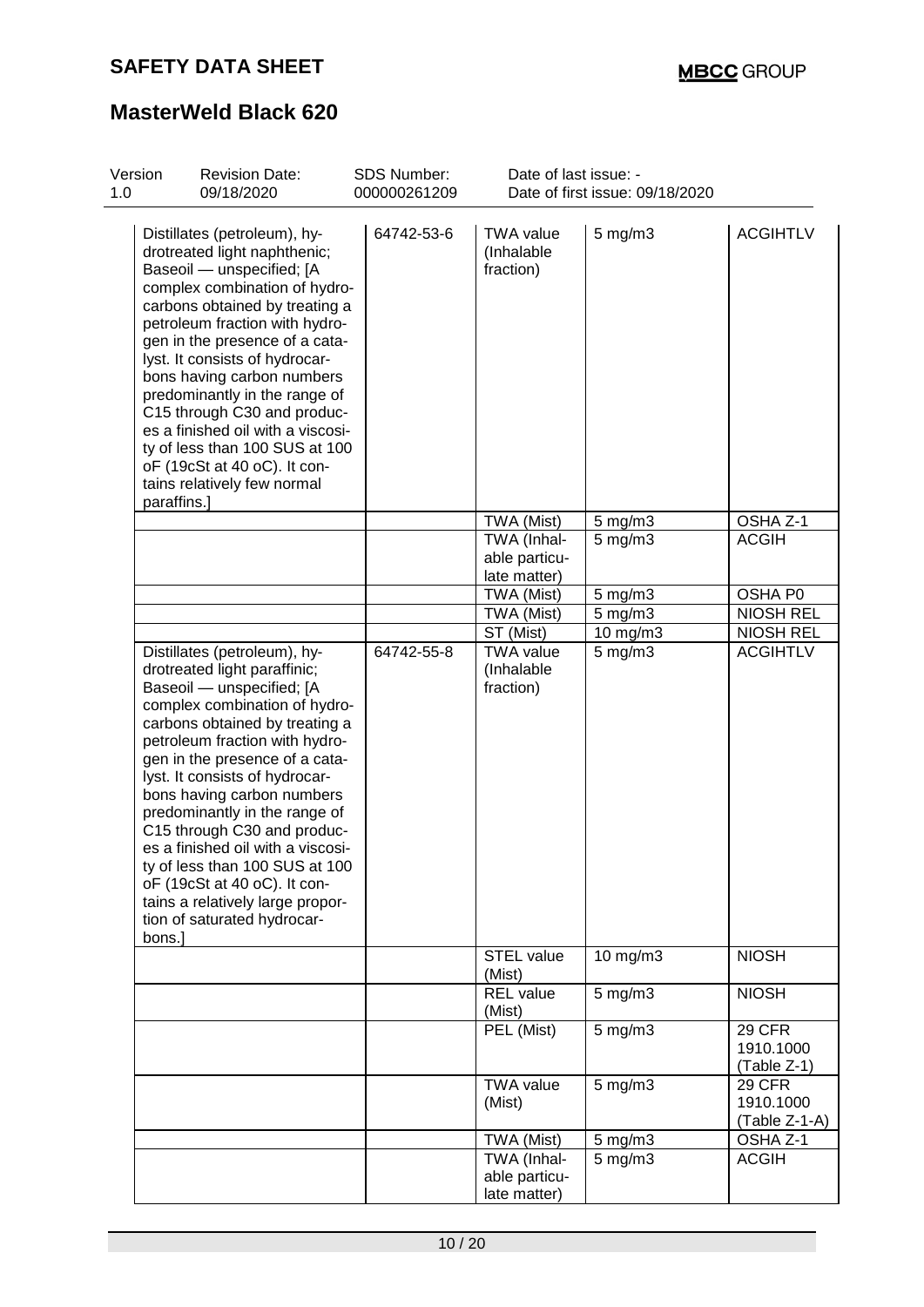| Version<br>1.0 | <b>Revision Date:</b><br>09/18/2020                | <b>SDS Number:</b><br>000000261209 | Date of last issue: -                                             | Date of first issue: 09/18/2020                                 |                  |
|----------------|----------------------------------------------------|------------------------------------|-------------------------------------------------------------------|-----------------------------------------------------------------|------------------|
|                |                                                    |                                    | TWA (Mist)                                                        |                                                                 | OSHA P0          |
|                |                                                    |                                    | TWA (Mist)                                                        | $5 \text{ mg/m}$ 3<br>$5$ mg/m $3$                              | <b>NIOSH REL</b> |
|                |                                                    |                                    |                                                                   | 10 mg/m3                                                        | <b>NIOSH REL</b> |
|                |                                                    |                                    | ST (Mist)                                                         |                                                                 | <b>NIOSH</b>     |
|                | Silica, amorphous, fumed,<br>cryst.-free           | 112945-52-5                        | <b>REL</b> value                                                  | $6$ mg/m $3$                                                    |                  |
|                |                                                    |                                    | <b>TWA value</b>                                                  | $0.8$ mg/m $3$                                                  | <b>29 CFR</b>    |
|                |                                                    |                                    |                                                                   |                                                                 | 1910.1000        |
|                |                                                    |                                    |                                                                   |                                                                 | (Table Z-3)      |
|                |                                                    |                                    | TWA value                                                         | 20 millions of                                                  | 29 CFR           |
|                |                                                    |                                    |                                                                   | particles per cubic                                             | 1910.1000        |
|                |                                                    |                                    |                                                                   | foot of air                                                     | (Table Z-3)      |
|                |                                                    |                                    | TWA (Dust)                                                        | 20 Million parti-                                               | OSHA Z-3         |
|                |                                                    |                                    |                                                                   | cles per cubic foot<br>(Silica)                                 |                  |
|                |                                                    |                                    | TWA (Dust)                                                        | 80 mg/m3 /                                                      | OSHA Z-3         |
|                |                                                    |                                    |                                                                   | %SiO <sub>2</sub>                                               |                  |
|                |                                                    |                                    |                                                                   | (Silica)                                                        |                  |
|                |                                                    |                                    | <b>TWA</b>                                                        | $6$ mg/m $3$<br>(Silica)                                        | <b>NIOSH REL</b> |
|                | <b>Engineering measures</b>                        |                                    | No applicable information available.                              |                                                                 |                  |
|                | Personal protective equipment                      |                                    |                                                                   |                                                                 |                  |
|                | Respiratory protection                             | ÷.                                 | if ventilation is inadequate to control dust.                     | Wear a NIOSH approved (or equivalent) particulate respirator    |                  |
|                | Hand protection                                    |                                    |                                                                   |                                                                 |                  |
|                | Remarks                                            |                                    | with the producers of the protective gloves.                      | The suitability for a specific workplace should be discussed    |                  |
|                | Eye protection                                     |                                    | Eye wash bottle with pure water<br>Tightly fitting safety goggles |                                                                 |                  |
|                | Skin and body protection                           |                                    |                                                                   | Choose body protection according to the amount and con-         |                  |
|                |                                                    |                                    |                                                                   | centration of the dangerous substance at the work place.        |                  |
|                | Protective measures                                | Avoid inhalation of dusts.         |                                                                   |                                                                 |                  |
|                |                                                    |                                    |                                                                   | Wearing of closed work clothing is required additionally to the |                  |
|                |                                                    |                                    | stated personal protection equipment.                             |                                                                 |                  |
|                |                                                    |                                    |                                                                   | Avoid exposure - obtain special instructions before use.        |                  |
|                |                                                    |                                    |                                                                   | Handle in accordance with good building materials hygiene       |                  |
|                |                                                    | and safety practice.               |                                                                   |                                                                 |                  |
|                | Hygiene measures                                   |                                    | When using do not eat or drink.                                   |                                                                 |                  |
|                |                                                    | When using do not smoke.           |                                                                   |                                                                 |                  |
|                |                                                    |                                    |                                                                   | Wash hands before breaks and at the end of workday.             |                  |
|                | <b>SECTION 9. PHYSICAL AND CHEMICAL PROPERTIES</b> |                                    |                                                                   |                                                                 |                  |
|                | Appearance                                         | paste                              |                                                                   |                                                                 |                  |
|                |                                                    |                                    |                                                                   |                                                                 |                  |

| $1.1$ P $-$ 0.000 $-$ | .                            |
|-----------------------|------------------------------|
| Color                 | : various colours            |
| Odor                  | $:$ solvent                  |
| Odor Threshold        | : No data available          |
| рH                    | neutral to slightly alkaline |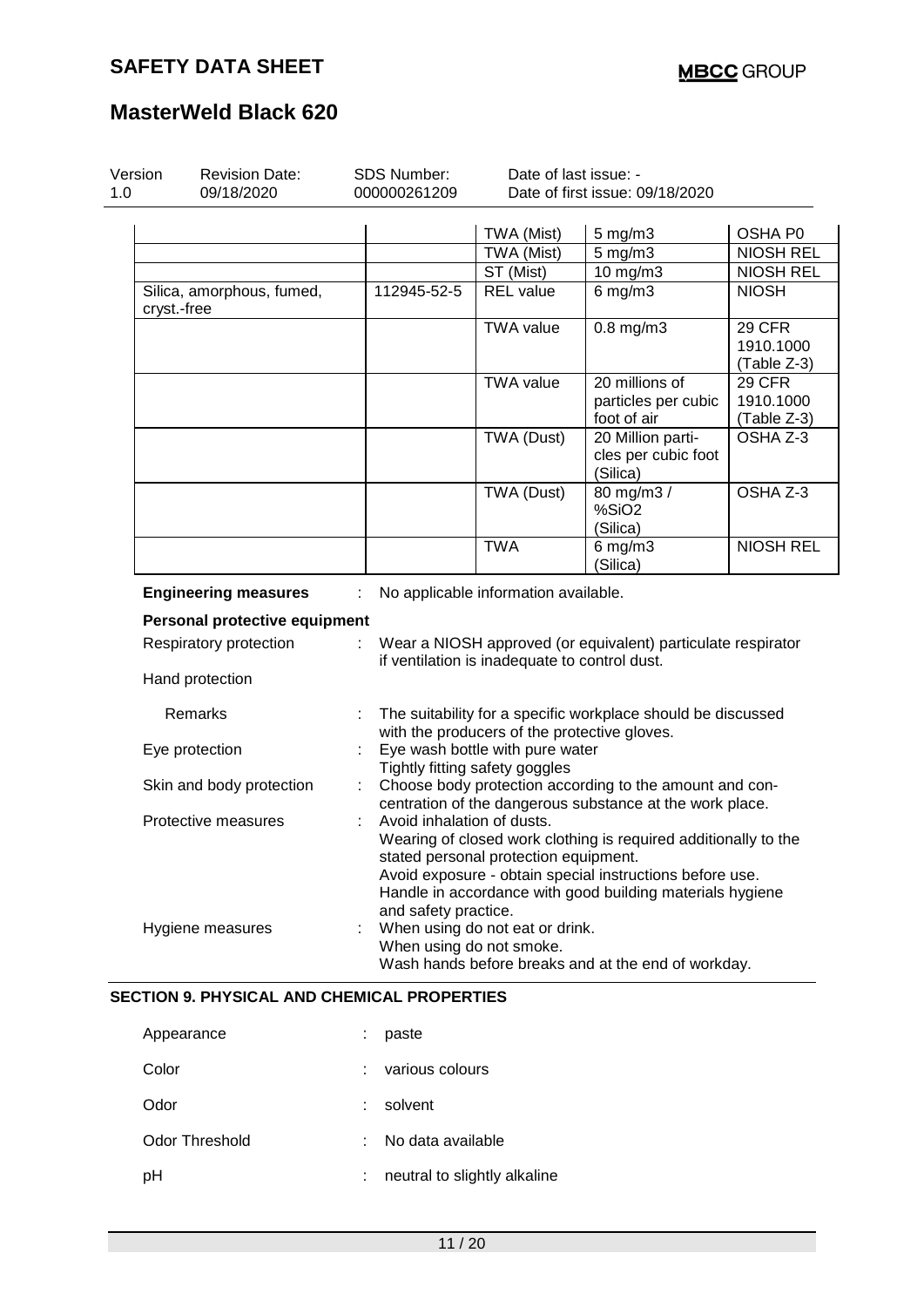| 1.0 | Version             | <b>Revision Date:</b><br>09/18/2020                   |   | SDS Number:<br>000000261209 | Date of last issue: -<br>Date of first issue: 09/18/2020         |
|-----|---------------------|-------------------------------------------------------|---|-----------------------------|------------------------------------------------------------------|
|     | Melting point       |                                                       |   |                             | No applicable information available.                             |
|     | Boiling point       |                                                       |   |                             | No applicable information available.                             |
|     | Flash point         |                                                       |   | does not flash              |                                                                  |
|     |                     | Evaporation rate                                      |   |                             | No applicable information available.                             |
|     |                     | Flammability (solid, gas)                             |   | not determined              |                                                                  |
|     | Self-ignition       |                                                       |   | not self-igniting           |                                                                  |
|     |                     | Upper explosion limit / Upper<br>flammability limit   | ÷ | 6.7 %(V)                    |                                                                  |
|     |                     | Lower explosion limit / Lower :<br>flammability limit |   | $1.0\%$ (V)                 |                                                                  |
|     |                     | Vapor pressure                                        |   | No data available           |                                                                  |
|     |                     | Relative vapor density                                |   | Heavier than air.           |                                                                  |
|     |                     | Relative density                                      |   | 0.99                        |                                                                  |
|     | Density             |                                                       |   |                             | approx. 0.99 g/cm3 (68 °F / 20 °C)                               |
|     | <b>Bulk density</b> |                                                       |   | not applicable              |                                                                  |
|     | Solubility(ies)     | Water solubility                                      |   | slightly soluble            |                                                                  |
|     | octanol/water       | Partition coefficient: n-                             |   | No data available.          |                                                                  |
|     |                     | Decomposition temperature                             |   | scribed/indicated.          | No decomposition if stored and handled as pre-                   |
|     | Viscosity           | Viscosity, dynamic                                    |   |                             | No applicable information available.                             |
|     |                     | Viscosity, kinematic                                  |   |                             | No applicable information available.                             |
|     |                     | <b>Explosive properties</b>                           |   | Not explosive               |                                                                  |
|     |                     |                                                       |   | Not explosive               |                                                                  |
|     |                     | Oxidizing properties                                  |   | as oxidizing.               | Based on its structural properties the product is not classified |
|     |                     | Self-heating substances                               |   | No data available           |                                                                  |
|     |                     | Sublimation point                                     |   |                             | No applicable information available.                             |
|     |                     | Molecular weight                                      |   | No data available           |                                                                  |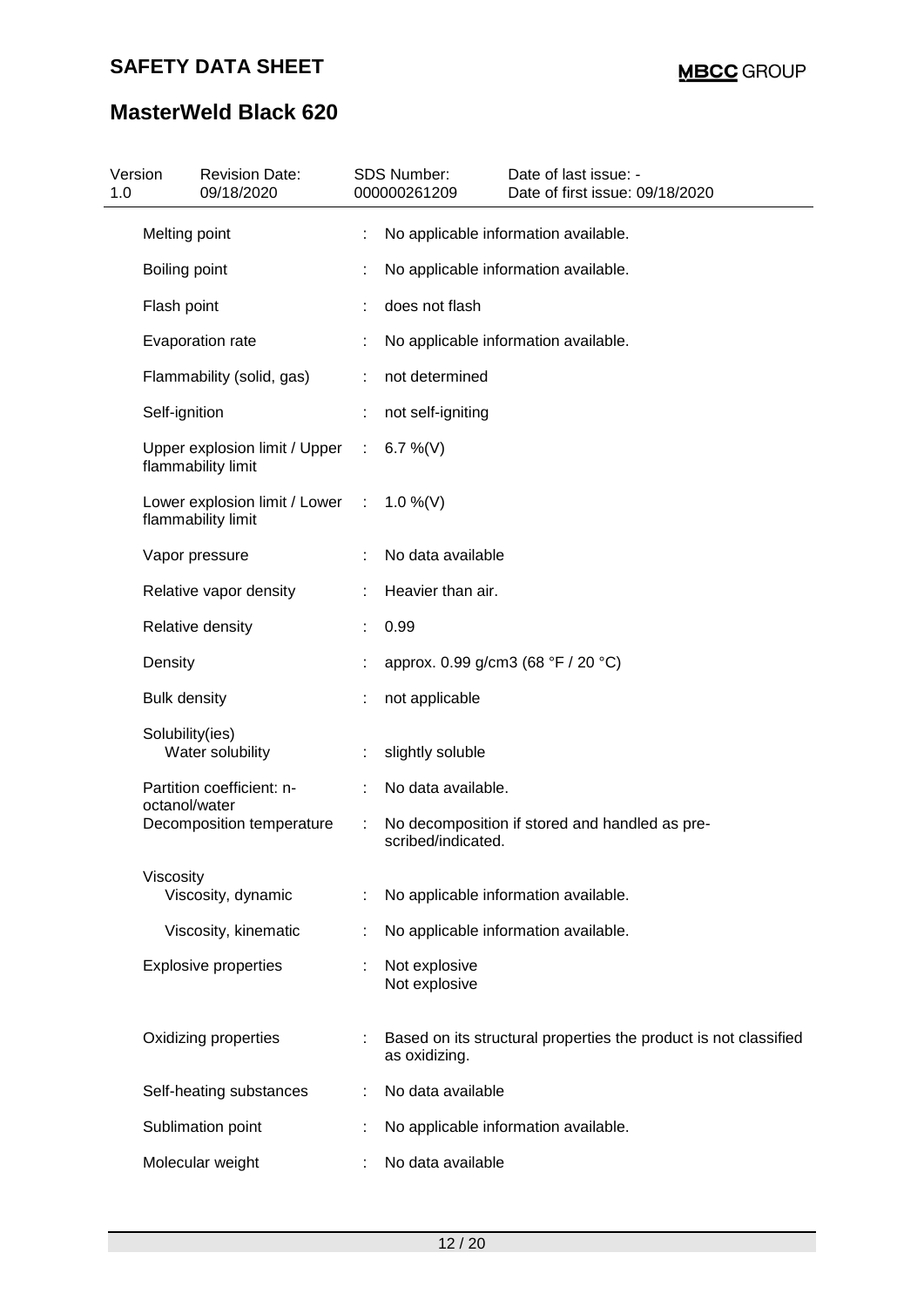| Version | <b>Revision Date:</b> | SDS Number:  | Date of last issue: -           |  |
|---------|-----------------------|--------------|---------------------------------|--|
| 1.0     | 09/18/2020            | 000000261209 | Date of first issue: 09/18/2020 |  |
|         |                       |              |                                 |  |

### **SECTION 10. STABILITY AND REACTIVITY**

| Reactivity<br>Chemical stability<br>tions                                            |   | : No decomposition if stored and applied as directed.<br>: No decomposition if stored and applied as directed.<br>Possibility of hazardous reac- : No decomposition if stored and applied as directed. |
|--------------------------------------------------------------------------------------|---|--------------------------------------------------------------------------------------------------------------------------------------------------------------------------------------------------------|
| Conditions to avoid<br>Incompatible materials<br>Hazardous decomposition<br>products | ÷ | : See SDS section 7 - Handling and storage.<br>: Oxidizing agents<br>carbon oxides                                                                                                                     |

### **SECTION 11. TOXICOLOGICAL INFORMATION**

#### **Acute toxicity**

Not classified based on available information.

| <b>Product:</b>                                             |   |                                                                         |
|-------------------------------------------------------------|---|-------------------------------------------------------------------------|
| Acute oral toxicity                                         |   | Remarks: No applicable information available.                           |
| Acute inhalation toxicity                                   | ÷ | Remarks: No applicable information available.                           |
| Acute dermal toxicity                                       |   | Remarks: No applicable information available.                           |
| <b>Skin corrosion/irritation</b><br>Causes skin irritation. |   |                                                                         |
| <b>Product:</b>                                             |   |                                                                         |
| Remarks                                                     |   | May cause skin irritation in susceptible persons.                       |
| Serious eye damage/eye irritation<br>Causes eye irritation. |   |                                                                         |
| <b>Product:</b>                                             |   |                                                                         |
| Remarks                                                     |   | Product dust may be irritating to eyes, skin and respiratory<br>system. |
| Respiratory or skin sensitization                           |   |                                                                         |
| <b>Skin sensitization</b>                                   |   |                                                                         |
| Not classified based on available information.              |   |                                                                         |
| <b>Respiratory sensitization</b>                            |   |                                                                         |
| Not classified based on available information.              |   |                                                                         |
| <b>Germ cell mutagenicity</b>                               |   |                                                                         |
| Not classified based on available information.              |   |                                                                         |
| Carcinogenicity                                             |   |                                                                         |
| May cause cancer.                                           |   |                                                                         |
| <b>Reproductive toxicity</b>                                |   |                                                                         |

Not classified based on available information.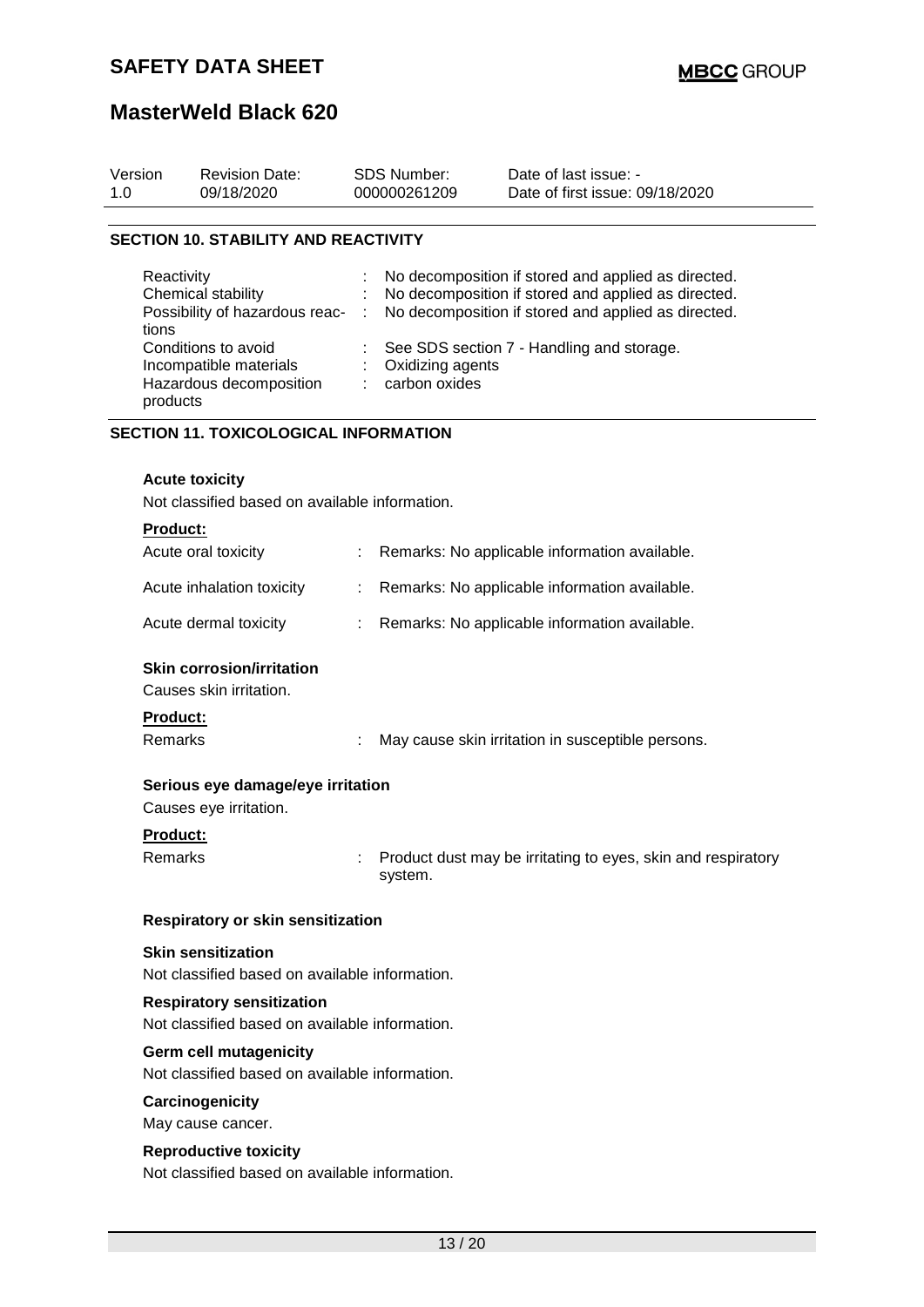| Version<br>1.0 |                                                                                 | <b>Revision Date:</b><br>09/18/2020                              |   | <b>SDS Number:</b><br>000000261209                                                                                   | Date of last issue: -<br>Date of first issue: 09/18/2020                                                                                                                                                                                                                                                                                                                                     |  |  |
|----------------|---------------------------------------------------------------------------------|------------------------------------------------------------------|---|----------------------------------------------------------------------------------------------------------------------|----------------------------------------------------------------------------------------------------------------------------------------------------------------------------------------------------------------------------------------------------------------------------------------------------------------------------------------------------------------------------------------------|--|--|
|                |                                                                                 | <b>STOT-single exposure</b><br>May cause respiratory irritation. |   |                                                                                                                      |                                                                                                                                                                                                                                                                                                                                                                                              |  |  |
|                | <b>STOT-repeated exposure</b><br>Not classified based on available information. |                                                                  |   |                                                                                                                      |                                                                                                                                                                                                                                                                                                                                                                                              |  |  |
|                | <b>Aspiration toxicity</b><br>Not classified based on available information.    |                                                                  |   |                                                                                                                      |                                                                                                                                                                                                                                                                                                                                                                                              |  |  |
|                | Product:<br>May also damage the lung at swallowing (aspiration hazard).         |                                                                  |   |                                                                                                                      |                                                                                                                                                                                                                                                                                                                                                                                              |  |  |
|                |                                                                                 | <b>Further information</b>                                       |   |                                                                                                                      |                                                                                                                                                                                                                                                                                                                                                                                              |  |  |
|                | <b>Product:</b><br>Remarks                                                      |                                                                  |   | No data available                                                                                                    |                                                                                                                                                                                                                                                                                                                                                                                              |  |  |
|                |                                                                                 | <b>SECTION 12. ECOLOGICAL INFORMATION</b>                        |   |                                                                                                                      |                                                                                                                                                                                                                                                                                                                                                                                              |  |  |
|                | <b>Ecotoxicity</b>                                                              | No data available                                                |   |                                                                                                                      |                                                                                                                                                                                                                                                                                                                                                                                              |  |  |
|                |                                                                                 | <b>Persistence and degradability</b><br>No data available        |   |                                                                                                                      |                                                                                                                                                                                                                                                                                                                                                                                              |  |  |
|                |                                                                                 | <b>Bioaccumulative potential</b>                                 |   |                                                                                                                      |                                                                                                                                                                                                                                                                                                                                                                                              |  |  |
|                |                                                                                 | Components:                                                      |   |                                                                                                                      |                                                                                                                                                                                                                                                                                                                                                                                              |  |  |
|                | xylene:<br>octanol/water                                                        | Partition coefficient: n-                                        | ÷ | log Pow: 3.12 - 3.20 (77 °F / 25 °C)<br>Method: other (calculated)<br>GLP: no<br>literature.                         | Remarks: Information taken from reference works and the                                                                                                                                                                                                                                                                                                                                      |  |  |
|                |                                                                                 | ethylbenzene:                                                    |   |                                                                                                                      |                                                                                                                                                                                                                                                                                                                                                                                              |  |  |
|                | octanol/water                                                                   | Partition coefficient: n-                                        |   | : Pow: 4,170 (68 °F / 20 °C)<br>log Pow: 3.6 (68 °F / 20 °C)<br>pH: 7.8<br>Method: Partition coefficient<br>GLP: yes |                                                                                                                                                                                                                                                                                                                                                                                              |  |  |
|                |                                                                                 | White mineral oil (petroleum):                                   |   |                                                                                                                      |                                                                                                                                                                                                                                                                                                                                                                                              |  |  |
|                | octanol/water                                                                   | Partition coefficient: n-                                        | ÷ |                                                                                                                      | Remarks: not applicable for mixtures                                                                                                                                                                                                                                                                                                                                                         |  |  |
|                |                                                                                 | Partition coefficient: n-                                        |   | : Remarks: No data available.                                                                                        | Distillates (petroleum), hydrotreated middle; Gasoil — unspecified; [A complex combination of<br>hydrocarbons obtained by treating a petroleum fraction with hydrogen in the presence of a cata-<br>lyst. It consists of hydrocarbons having carbon numbers predominantly in the range of C11<br>through C25 and boiling in the range of approximately; 205oC to 400oC (401 oF to 752 oF).]: |  |  |
|                | octanol/water                                                                   |                                                                  |   |                                                                                                                      |                                                                                                                                                                                                                                                                                                                                                                                              |  |  |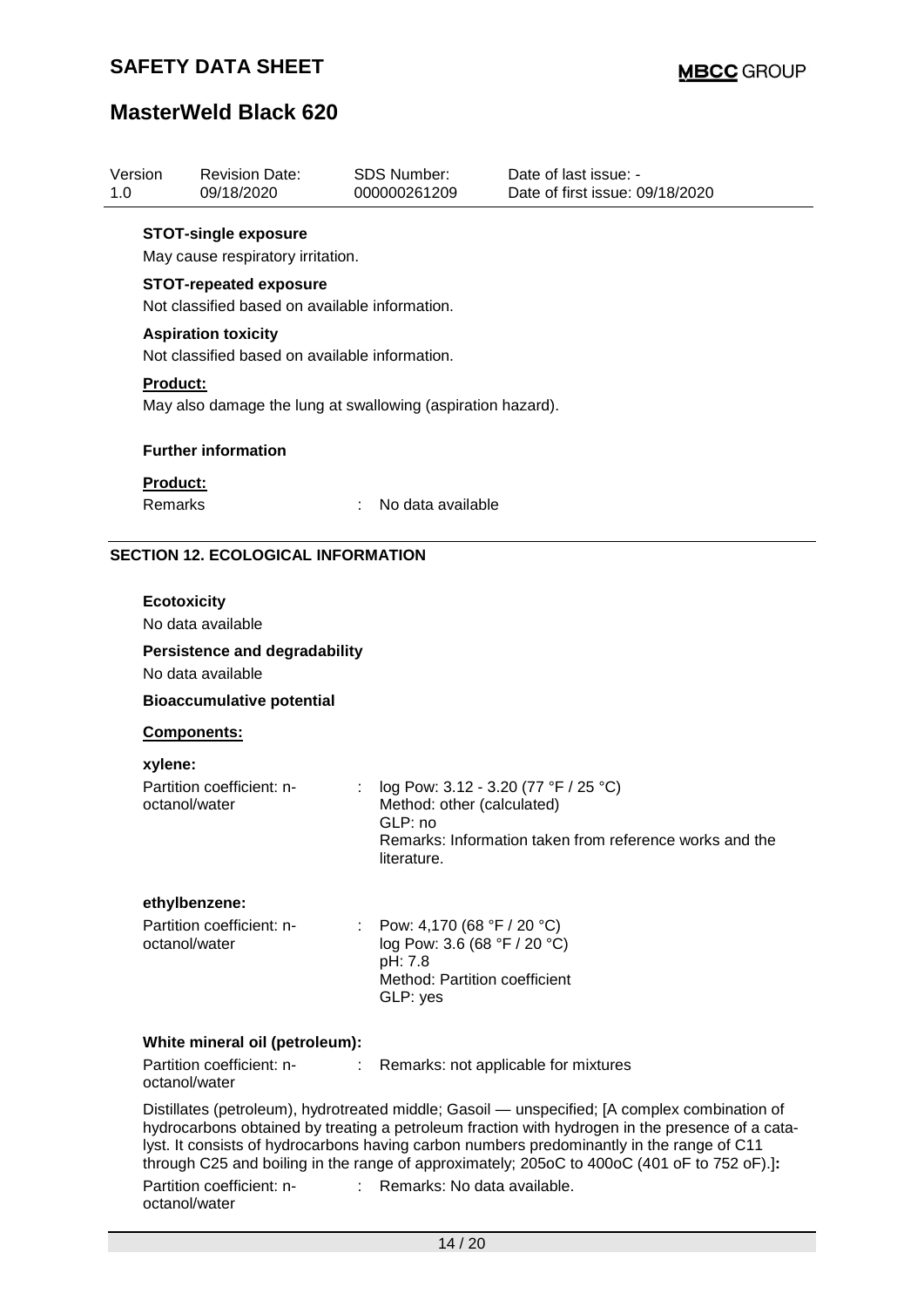| Version<br>1.0 | <b>Revision Date:</b><br>09/18/2020                                                                            | <b>SDS Number:</b><br>000000261209 | Date of last issue: -<br>Date of first issue: 09/18/2020                                                                                                                                                                                                                                                                                                                                                                                                                                                                                                                                                |
|----------------|----------------------------------------------------------------------------------------------------------------|------------------------------------|---------------------------------------------------------------------------------------------------------------------------------------------------------------------------------------------------------------------------------------------------------------------------------------------------------------------------------------------------------------------------------------------------------------------------------------------------------------------------------------------------------------------------------------------------------------------------------------------------------|
|                | Distillates (petroleum), hydrotreated light:<br>Partition coefficient: n-<br>octanol/water                     | log Pow: > 3.0<br>÷.               | Method: other (calculated)                                                                                                                                                                                                                                                                                                                                                                                                                                                                                                                                                                              |
|                | tains a relatively large proportion of saturated hydrocarbons.]:<br>Partition coefficient: n-<br>octanol/water | ÷.                                 | Distillates (petroleum), hydrotreated heavy paraffinic; Baseoil — unspecified; [A complex combi-<br>nation of hydrocarbons obtained by treating a petroleum fraction with hydrogen in the presence of<br>a catalyst. It consists of hydrocarbons having carbon numbers predominantly in the range of C20<br>through C50 and produces a finished oil of at least 100 SUS at 100oF (19cSt at 40 oC). It con-<br>log Pow: approx. 7 - 25<br>Method: other (calculated)                                                                                                                                     |
|                | Partition coefficient: n-<br>octanol/water                                                                     | Pow: $> 3.5$                       | Distillates (petroleum), hydrotreated light paraffinic; Baseoil — unspecified; [A complex combina-<br>tion of hydrocarbons obtained by treating a petroleum fraction with hydrogen in the presence of a<br>catalyst. It consists of hydrocarbons having carbon numbers predominantly in the range of C15<br>through C30 and produces a finished oil with a viscosity of less than 100 SUS at 100 oF (19cSt at<br>40 oC). It contains a relatively large proportion of saturated hydrocarbons.]:                                                                                                         |
|                | large proportion of saturated hydrocarbons.]:                                                                  |                                    | Lubricating oils (petroleum), C20-50, hydrotreated neutral oil-based; Baseoil — unspecified; [A<br>complex combination of hydrocarbons obtained by treating light vacuum gas oil, heavy vacuum<br>gas oil and solvent deasphalted residual oil with hydrogen in the presence of a catalyst in a two<br>stage process with dewaxing being carried out between the two stages. It consists predominantly<br>of hydrocarbons having carbon numbers predominantly in the range of C20 through C50 and<br>produces a finished oil with a viscosity of approximately 32cSt at 40 oC. It contains a relatively |
|                | Partition coefficient: n-<br>octanol/water                                                                     | ÷<br>log Pow: 7.868                | Method: other (calculated)                                                                                                                                                                                                                                                                                                                                                                                                                                                                                                                                                                              |
|                | carbon black:<br>Partition coefficient: n-<br>octanol/water                                                    |                                    | Remarks: not applicable                                                                                                                                                                                                                                                                                                                                                                                                                                                                                                                                                                                 |
|                | Silica, amorphous, fumed, cryst.-free:<br>Partition coefficient: n-<br>octanol/water                           |                                    | Remarks: not applicable                                                                                                                                                                                                                                                                                                                                                                                                                                                                                                                                                                                 |
|                | <b>Mobility in soil</b><br>No data available                                                                   |                                    |                                                                                                                                                                                                                                                                                                                                                                                                                                                                                                                                                                                                         |
|                | <b>Other adverse effects</b>                                                                                   |                                    |                                                                                                                                                                                                                                                                                                                                                                                                                                                                                                                                                                                                         |
|                | Product:<br>Additional ecological infor-<br>mation                                                             | Toxic to aquatic life.             | An environmental hazard cannot be excluded in the event of<br>unprofessional handling or disposal.<br>Harmful to aquatic life with long lasting effects.                                                                                                                                                                                                                                                                                                                                                                                                                                                |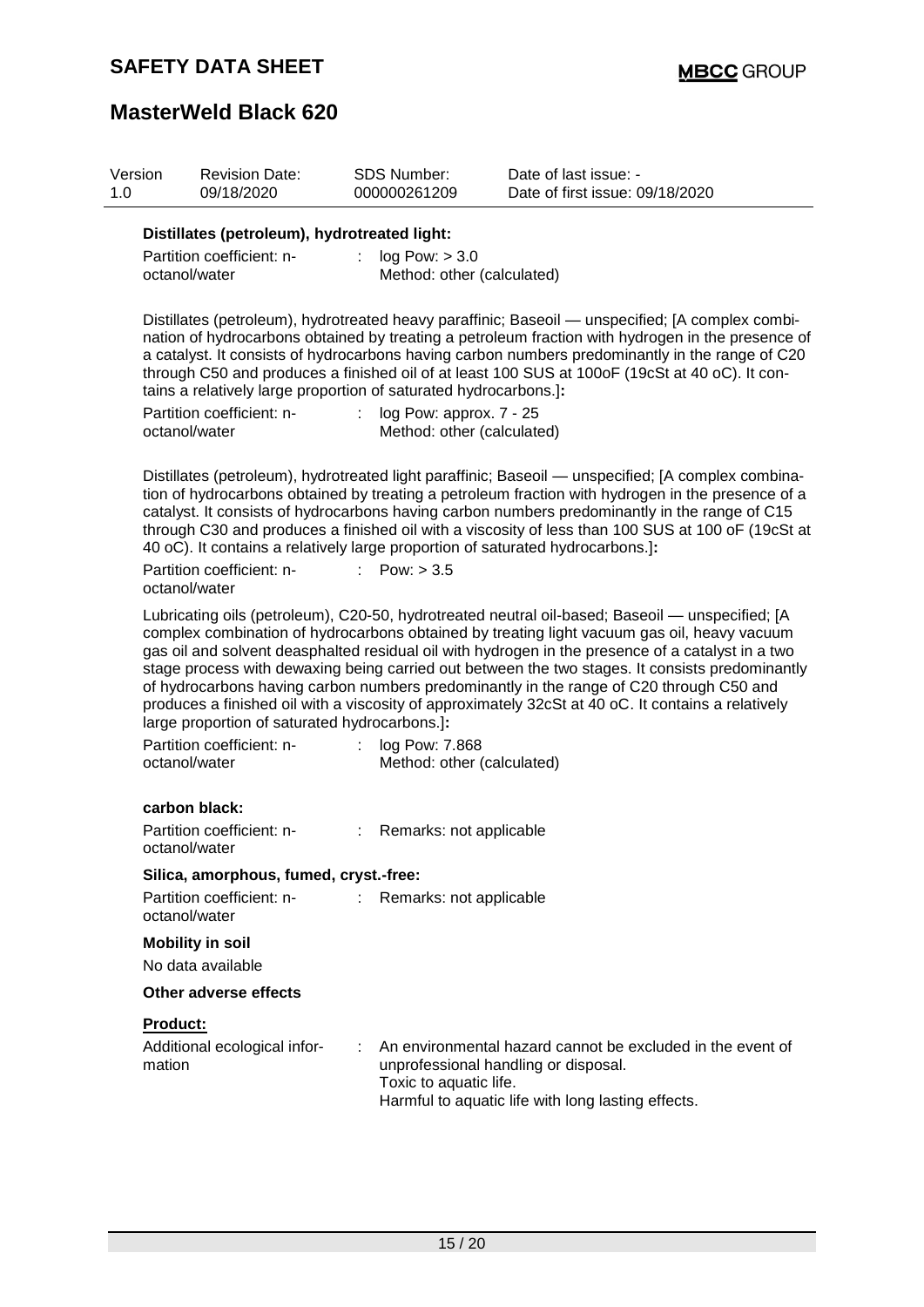## **MasterWeld Black 620**

| Version | <b>Revision Date:</b>                      | SDS Number:  | Date of last issue: -           |
|---------|--------------------------------------------|--------------|---------------------------------|
| 1.0     | 09/18/2020                                 | 000000261209 | Date of first issue: 09/18/2020 |
|         | <b>SECTION 13. DISPOSAL CONSIDERATIONS</b> |              |                                 |

| <b>Disposal methods</b> |                                                                                                                         |
|-------------------------|-------------------------------------------------------------------------------------------------------------------------|
| Waste from residues     | Do not contaminate ponds, waterways or ditches with chemi-<br>cal or used container.                                    |
|                         | Dispose of in accordance with national, state and local regula-<br>tions.                                               |
| Contaminated packaging  | Do not discharge into drains/surface waters/groundwater.<br>Contaminated packaging should be emptied as far as possible |
|                         | and disposed of in the same manner as the sub-<br>stance/product.                                                       |

#### **SECTION 14. TRANSPORT INFORMATION**

### **International Regulations**

#### **UNRTDG**

Not regulated as a dangerous good

#### **IATA-DGR**

Not regulated as a dangerous good

#### **IMDG-Code**

Not regulated as a dangerous good

## **Transport in bulk according to Annex II of MARPOL 73/78 and the IBC Code**

Not applicable for product as supplied.

### **Domestic regulation**

**49 CFR** Not regulated as a dangerous good

### **SECTION 15. REGULATORY INFORMATION**

### **US State Regulations**

### **Pennsylvania Right To Know**

| Distillates (petroleum), hydrotreated light naphthenic; Baseoil<br>- unspecified; [A complex combination of hydrocarbons ob-<br>tained by treating a petroleum fraction with hydrogen in the<br>presence of a catalyst. It consists of hydrocarbons having<br>carbon numbers predominantly in the range of C15 through<br>C30 and produces a finished oil with a viscosity of less than<br>100 SUS at 100 oF (19cSt at 40 oC). It contains relatively few<br>normal paraffins.] | 64742-53-6 |
|---------------------------------------------------------------------------------------------------------------------------------------------------------------------------------------------------------------------------------------------------------------------------------------------------------------------------------------------------------------------------------------------------------------------------------------------------------------------------------|------------|
| Limestone                                                                                                                                                                                                                                                                                                                                                                                                                                                                       | 1317-65-3  |
| carbon black                                                                                                                                                                                                                                                                                                                                                                                                                                                                    | 1333-86-4  |
|                                                                                                                                                                                                                                                                                                                                                                                                                                                                                 |            |
| Distillates (petroleum), hydrotreated light paraffinic; Baseoil -                                                                                                                                                                                                                                                                                                                                                                                                               | 64742-55-8 |
| unspecified; [A complex combination of hydrocarbons ob-                                                                                                                                                                                                                                                                                                                                                                                                                         |            |
| tained by treating a petroleum fraction with hydrogen in the                                                                                                                                                                                                                                                                                                                                                                                                                    |            |
| presence of a catalyst. It consists of hydrocarbons having                                                                                                                                                                                                                                                                                                                                                                                                                      |            |
| carbon numbers predominantly in the range of C15 through                                                                                                                                                                                                                                                                                                                                                                                                                        |            |
| C30 and produces a finished oil with a viscosity of less than                                                                                                                                                                                                                                                                                                                                                                                                                   |            |
| 100 SUS at 100 oF (19cSt at 40 oC). It contains a relatively                                                                                                                                                                                                                                                                                                                                                                                                                    |            |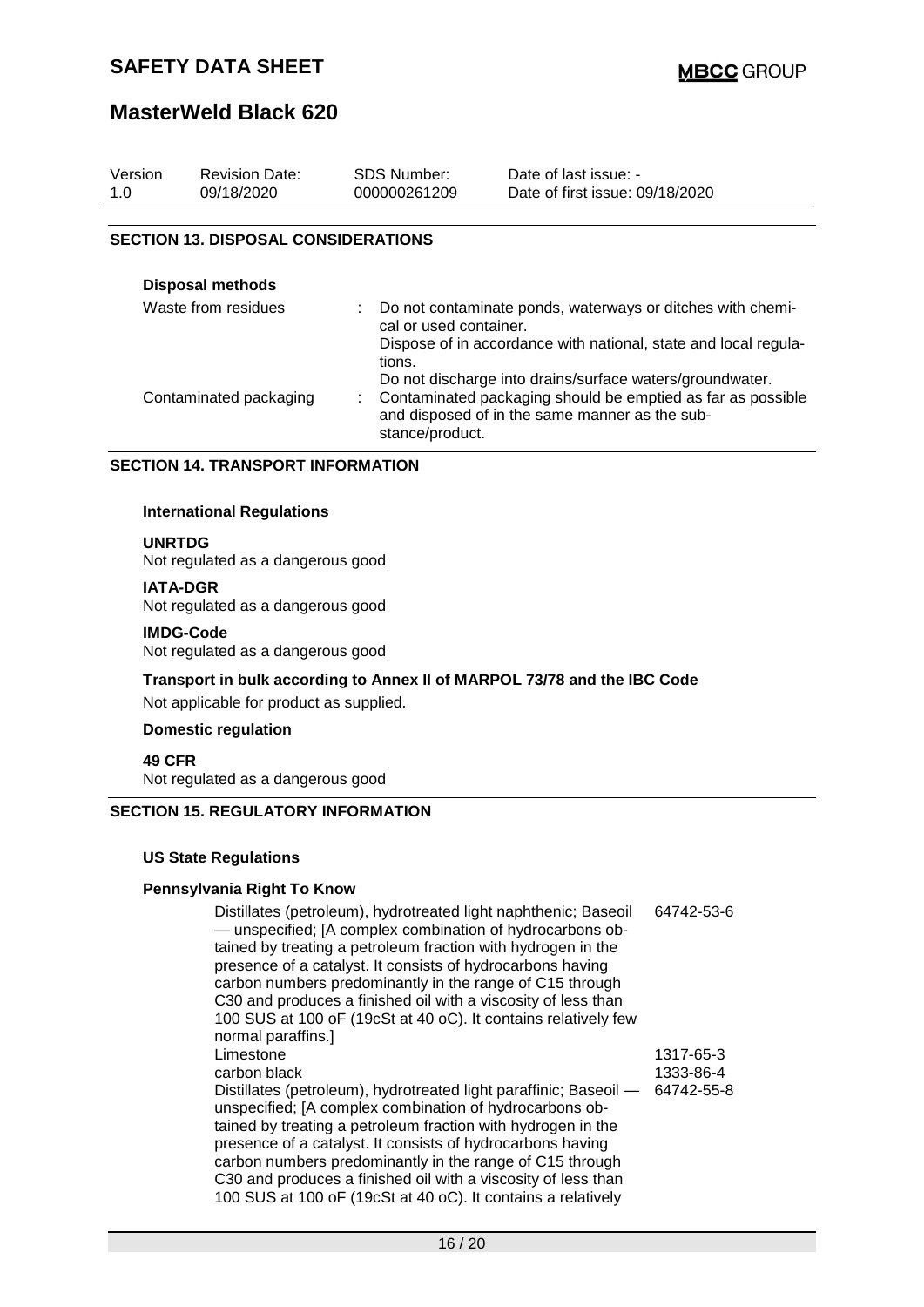| Version<br>1.0 | <b>Revision Date:</b><br>09/18/2020                                                          | <b>SDS Number:</b><br>000000261209                                                                                                                                                                                                                                                                                                                                                                                                                                                                      | Date of last issue: -<br>Date of first issue: 09/18/2020 |                                                                 |
|----------------|----------------------------------------------------------------------------------------------|---------------------------------------------------------------------------------------------------------------------------------------------------------------------------------------------------------------------------------------------------------------------------------------------------------------------------------------------------------------------------------------------------------------------------------------------------------------------------------------------------------|----------------------------------------------------------|-----------------------------------------------------------------|
|                | Silica, amorphous, fumed, cryst.-free<br>White mineral oil (petroleum)<br>$oF$ ).]<br>listed | large proportion of saturated hydrocarbons.]<br>Distillates (petroleum), hydrotreated light<br>Distillates (petroleum), hydrotreated middle; Gasoil - unspec-<br>ified; [A complex combination of hydrocarbons obtained by<br>treating a petroleum fraction with hydrogen in the presence of<br>a catalyst. It consists of hydrocarbons having carbon numbers<br>predominantly in the range of C11 through C25 and boiling in<br>the range of approximately; 205oC to 400oC (401 oF to 752              |                                                          | 112945-52-5<br>64742-47-8<br>8042-47-5<br>64742-46-7            |
|                | <b>New Jersey Right To Know</b>                                                              |                                                                                                                                                                                                                                                                                                                                                                                                                                                                                                         |                                                          |                                                                 |
|                | carbon black<br>Limestone<br>White mineral oil (petroleum)<br>$oF$ ).]                       | Distillates (petroleum), hydrotreated light<br>Distillates (petroleum), hydrotreated middle; Gasoil - unspec-<br>ified; [A complex combination of hydrocarbons obtained by<br>treating a petroleum fraction with hydrogen in the presence of<br>a catalyst. It consists of hydrocarbons having carbon numbers<br>predominantly in the range of C11 through C25 and boiling in<br>the range of approximately; 205oC to 400oC (401 oF to 752                                                              |                                                          | 1333-86-4<br>64742-47-8<br>1317-65-3<br>8042-47-5<br>64742-46-7 |
|                | normal paraffins.]                                                                           | Distillates (petroleum), hydrotreated light naphthenic; Baseoil<br>- unspecified; [A complex combination of hydrocarbons ob-<br>tained by treating a petroleum fraction with hydrogen in the<br>presence of a catalyst. It consists of hydrocarbons having<br>carbon numbers predominantly in the range of C15 through<br>C30 and produces a finished oil with a viscosity of less than<br>100 SUS at 100 oF (19cSt at 40 oC). It contains relatively few                                               |                                                          | 64742-53-6                                                      |
|                | listedSpecial Hazard.                                                                        | Distillates (petroleum), hydrotreated light paraffinic; Baseoil -<br>unspecified; [A complex combination of hydrocarbons ob-<br>tained by treating a petroleum fraction with hydrogen in the<br>presence of a catalyst. It consists of hydrocarbons having<br>carbon numbers predominantly in the range of C15 through<br>C30 and produces a finished oil with a viscosity of less than<br>100 SUS at 100 oF (19cSt at 40 oC). It contains a relatively<br>large proportion of saturated hydrocarbons.] |                                                          | 64742-55-8                                                      |

### **California Prop. 65**

WARNING: This product can expose you to chemicals including carbon black, which is/are known to the State of California to cause cancer, and

methanol, which is/are known to the State of California to cause birth defects or other reproductive harm. For more information go to www.P65Warnings.ca.gov.

### **The ingredients of this product are reported in the following inventories:**

TSCA : On the inventory, or in compliance with the inventory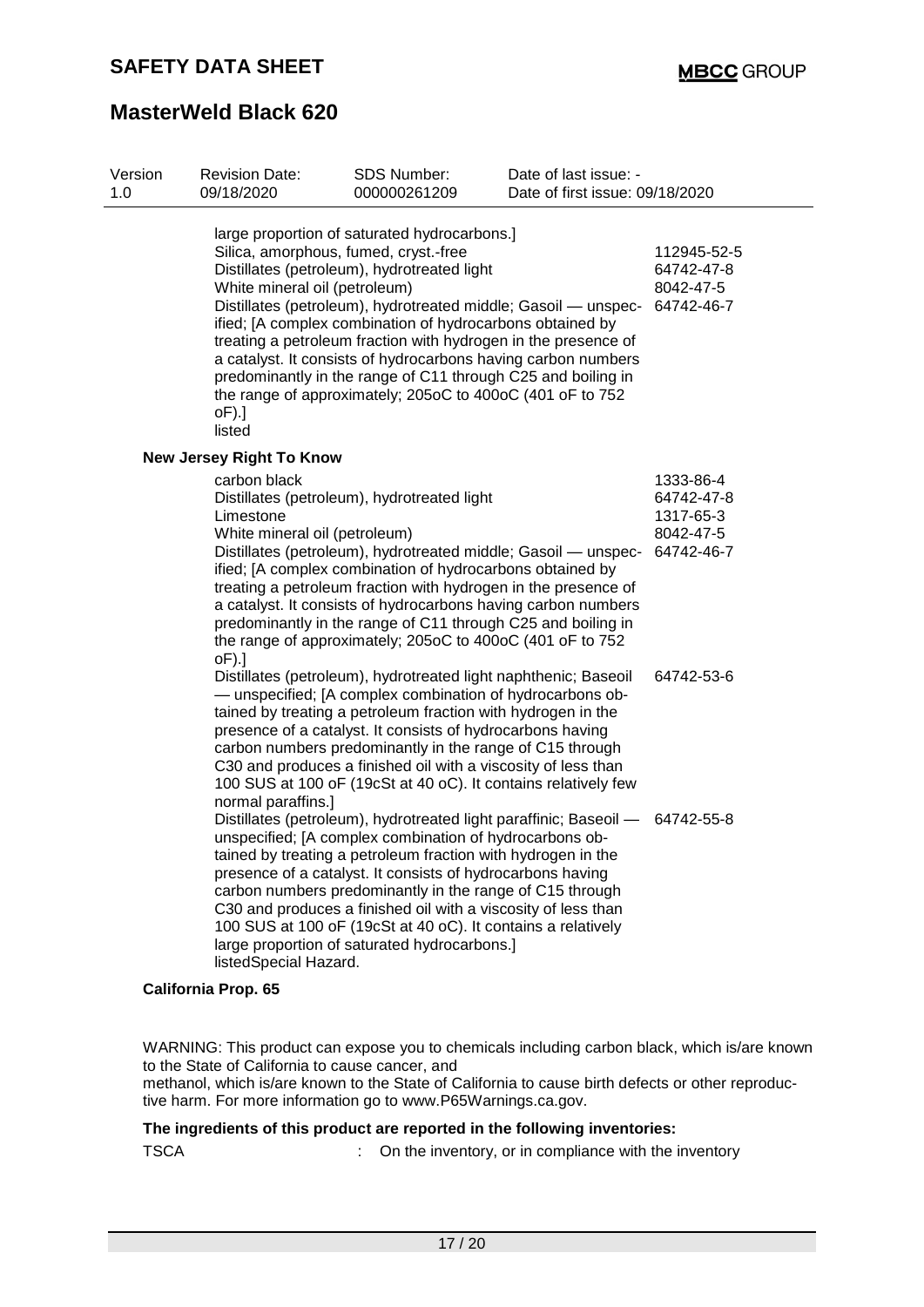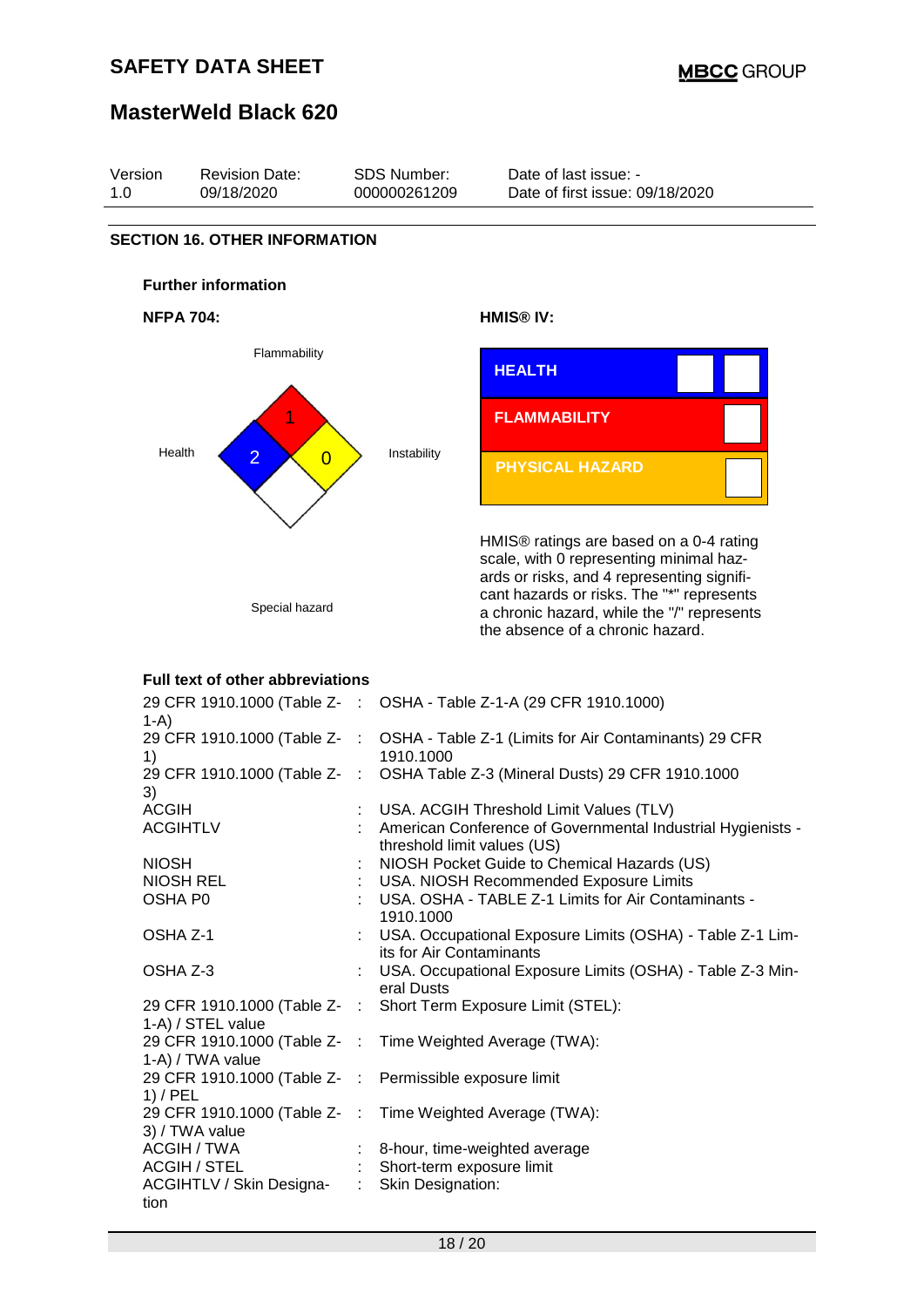| Version<br>1.0 | <b>Revision Date:</b><br>09/18/2020                                                                                       |                          | <b>SDS Number:</b><br>000000261209                                                                                                                        | Date of last issue: -<br>Date of first issue: 09/18/2020                                                                          |
|----------------|---------------------------------------------------------------------------------------------------------------------------|--------------------------|-----------------------------------------------------------------------------------------------------------------------------------------------------------|-----------------------------------------------------------------------------------------------------------------------------------|
|                | <b>ACGIHTLV / STEL value</b><br><b>ACGIHTLV / TWA value</b><br>NIOSH / REL value<br>NIOSH / STEL value<br>NIOSH REL / TWA | $\mathcal{L}_{\rm{max}}$ | Short Term Exposure Limit (STEL):<br>Time Weighted Average (TWA):<br>Short Term Exposure Limit (STEL):                                                    | Recommended exposure limit (REL):<br>Time-weighted average concentration for up to a 10-hour<br>workday during a 40-hour workweek |
|                | NIOSH REL / ST<br>OSHA PO / TWA<br>OSHA PO / STEL<br>OSHA Z-1 / TWA<br>OSHA Z-3 / TWA                                     |                          | at any time during a workday<br>8-hour time weighted average<br>Short-term exposure limit<br>8-hour time weighted average<br>8-hour time weighted average | : STEL - 15-minute TWA exposure that should not be exceeded                                                                       |

AICS - Australian Inventory of Chemical Substances; ASTM - American Society for the Testing of Materials; bw - Body weight; CERCLA - Comprehensive Environmental Response, Compensation, and Liability Act; CMR - Carcinogen, Mutagen or Reproductive Toxicant; DIN - Standard of the German Institute for Standardisation; DOT - Department of Transportation; DSL - Domestic Substances List (Canada); ECx - Concentration associated with x% response; EHS - Extremely Hazardous Substance; ELx - Loading rate associated with x% response; EmS - Emergency Schedule; ENCS - Existing and New Chemical Substances (Japan); ErCx - Concentration associated with x% growth rate response; ERG - Emergency Response Guide; GHS - Globally Harmonized System; GLP - Good Laboratory Practice; HMIS - Hazardous Materials Identification System; IARC - International Agency for Research on Cancer; IATA - International Air Transport Association; IBC - International Code for the Construction and Equipment of Ships carrying Dangerous Chemicals in Bulk; IC50 - Half maximal inhibitory concentration; ICAO - International Civil Aviation Organization; IECSC - Inventory of Existing Chemical Substances in China; IMDG - International Maritime Dangerous Goods; IMO - International Maritime Organization; ISHL - Industrial Safety and Health Law (Japan); ISO - International Organisation for Standardization; KECI - Korea Existing Chemicals Inventory; LC50 - Lethal Concentration to 50 % of a test population; LD50 - Lethal Dose to 50% of a test population (Median Lethal Dose); MARPOL - International Convention for the Prevention of Pollution from Ships; MSHA - Mine Safety and Health Administration; n.o.s. - Not Otherwise Specified; NFPA - National Fire Protection Association; NO(A)EC - No Observed (Adverse) Effect Concentration; NO(A)EL - No Observed (Adverse) Effect Level; NOELR - No Observable Effect Loading Rate; NTP - National Toxicology Program; NZIoC - New Zealand Inventory of Chemicals; OECD - Organization for Economic Co-operation and Development; OPPTS - Office of Chemical Safety and Pollution Prevention; PBT - Persistent, Bioaccumulative and Toxic substance; PICCS - Philippines Inventory of Chemicals and Chemical Substances; (Q)SAR - (Quantitative) Structure Activity Relationship; RCRA - Resource Conservation and Recovery Act; REACH - Regulation (EC) No 1907/2006 of the European Parliament and of the Council concerning the Registration, Evaluation, Authorisation and Restriction of Chemicals; RQ - Reportable Quantity; SADT - Self-Accelerating Decomposition Temperature; SARA - Superfund Amendments and Reauthorization Act; SDS - Safety Data Sheet; TCSI - Taiwan Chemical Substance Inventory; TSCA - Toxic Substances Control Act (United States); UN - United Nations; UNRTDG - United Nations Recommendations on the Transport of Dangerous Goods; vPvB - Very Persistent and Very Bioaccumulative

Revision Date : 09/18/2020

We support worldwide Responsible Care® initiatives. We value the health and safety of our employees, customers, suppliers and neighbors, and the protection of the environment. Our commitment to Responsible Care is integral to conducting our business and operating our facilities in a safe and environmentally responsible fashion, supporting our customers and suppliers in ensur-